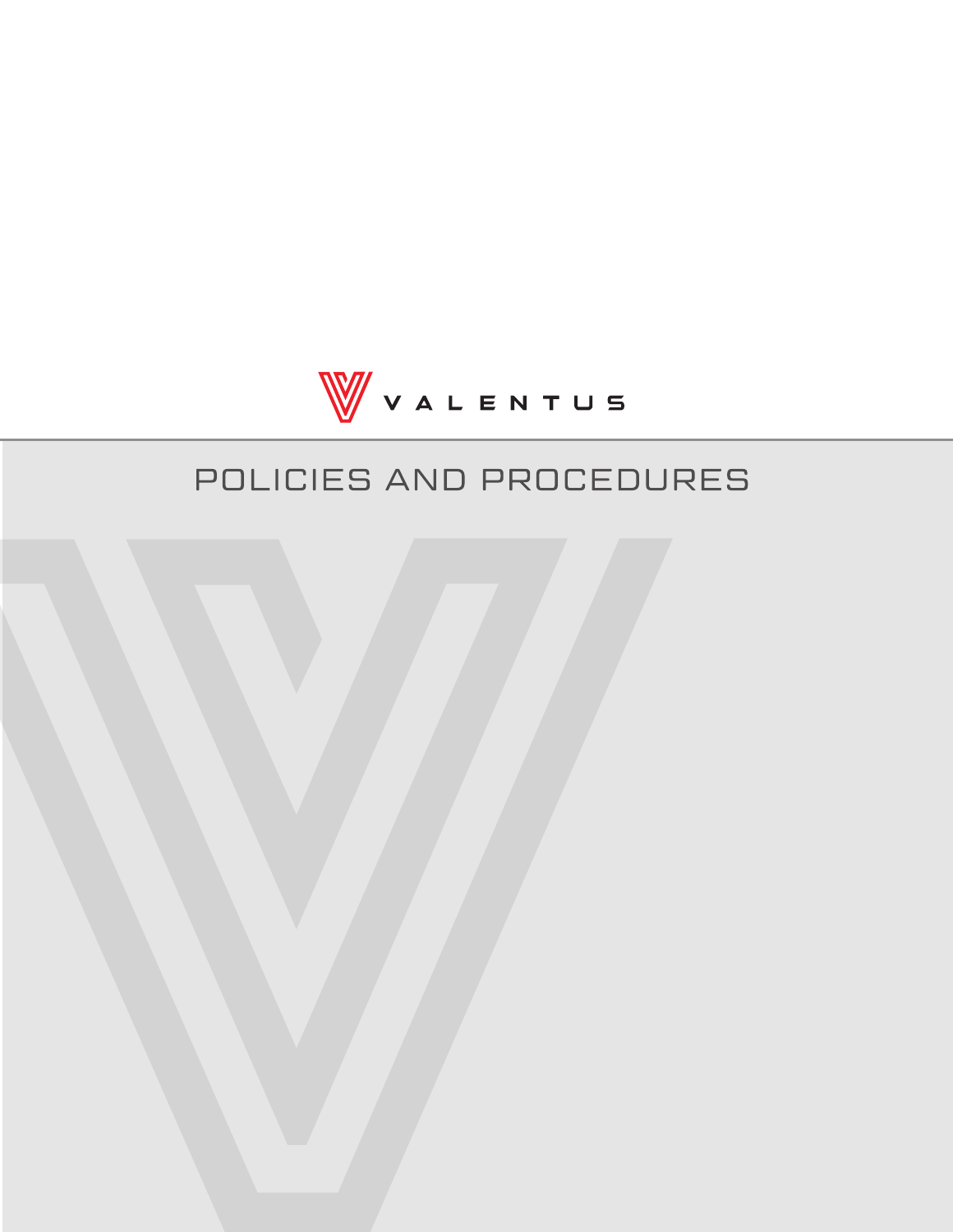#### **Valentus Policies and Procedures**

The Policies and Procedures of Valentus contained herein were established to explain and define the rights and responsibilities of Valentus and its Independent Representatives.

Each Independent Representative agrees, without reservation, to all the terms and conditions contained herein and hold Valentus free from any and all liability that may result from this agreement between the Independent Representative and Valentus.

# **CODEOFCONDUCT DECLARATION**

Valentus (subsequently referred to as the "Company") has established the following code of conduct to guide the appropriate, efficient and ethical operation of the Company. We require our Independent Representatives and Customers to abide by the letter and spirit of this code that forms our contract with all registered parties of Valentus.

1. Valentus Members will:

a. Conduct themselves in an ethical and professional manner;

b. Sell the company's products in accordance with the compensation plan;

c. Make it clear that success in the Company's compensation plan is based on product purchases through Valentus' Loyalty Purchase Program rather than sponsoring;

d. Represent the compensation plan only as prescribed by the Company;

e. Be truthful in my representation of the Products and will make no Product claim that is not approved by and/or supported by official Company publications;

f. Comply with applicable consumer protection laws and regulations;

g. Maintain current and accurate information concerning the address, phone number, email, social security number, method of payment, and any other data on their file.

Valentus Members will not:

- a. Engage in deceptive, unlawful, or unethical business or recruiting practices;
- b. Engage in high-pressure selling or recruiting practices;
- c. Make misleading sales claims or guarantees concerning the company's products;
- d. Make misleading claims or guarantees concerning potential earnings;
- e. Sponsor or enroll minors or persons who are not capable of making an informed decision;
- f. Conduct business activities in countries other than those approved by Valentus;
- g. Purchase Business Volume on another Member or Customer's account to

qualify for any bonus or commission; or

- h. Seek in any way to violate or circumvent Valentus policies.
- i. Act in any way that may constitute harassment of any kind, such conduct may include: derogatory or threatening comments, inappropriate sexual behavior including but not limited to unwelcomed sexual advances or requests for sexual favors, displaying visual images of a sexual nature, physical or verbal harassment, or violent behavior. Independent Representatives are strongly encouraged to report any type of harassment incidents immediately. Company will not tolerate acts or threats of violence and will investigate all reports.

j. Hold a position as an Independent Distributor, Director, Employee, Consultant, Spokesperson for a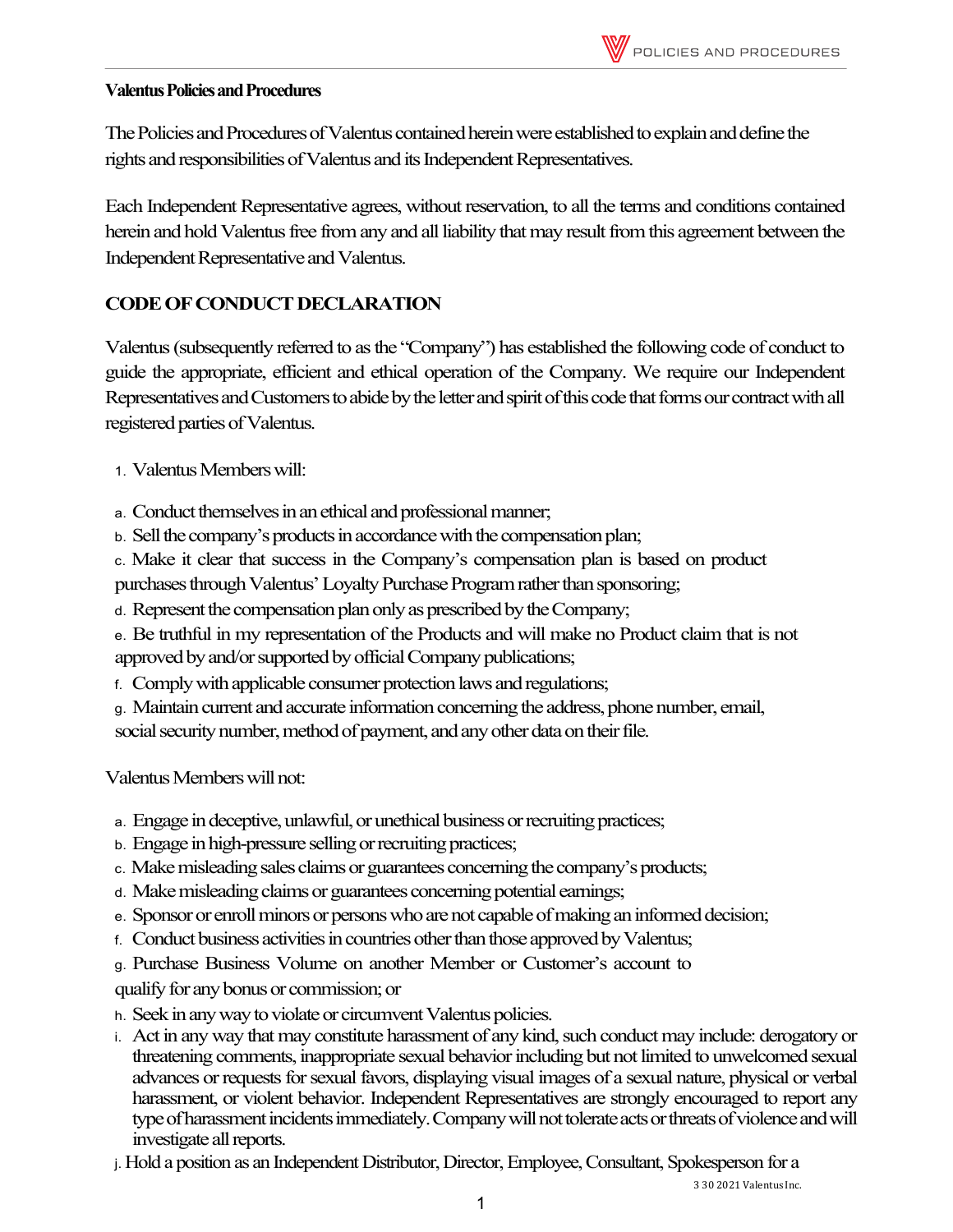direct-selling; networking-marketing company, that provides similar-like products as Valentus.

#### **Section 1: Becoming an Independent Representative**

A. Age of Majority. In order to become an Independent Representative, all Applicants must have reached the age of majority, usually eighteen (18) years of age, in the jurisdiction in which they reside.

B. A new Independent Representative is authorized by the Company to exercise Independent Representative Rights and operate a business position when he or she joins as an Independent Representative by submitting the required fields of information on any of the join pages of the website or upgrades membership fromPreferred Customer to Independent Representative on the website, and agrees to these Policies and Procedures.

C. The right to accept or renew any Independent Representative Agreement remains solely with the Company.

D. An Independent Representative may be required to provide the Company with proof of residency, workauthorizations, and ability to legally conduct business in the country in which they are conducting business. All Independent Representatives are required to provide their Social Security Number, Federal Employer Identification Number, or their Government Issued ID Number to the Companyeither on the Independent Representative Agreement or at the Company's request. Upon enrollment, the Company will provide a unique Independent Representative Identification Number to the Independent Representativeby which they will be identified. This number will be used to place orders and track commissions and bonuses.

E. Enrollment and Active Status. In order to maintain an active Membership, Independent Representatives are required to pay a one-time website activation fee of \$20.00 (USD). Independent Representatives are not required to purchase product themselves, however in order to remain active and qualify to earn commissions, must maintain a Loyalty Purchase production of a minimum of 50BV or 100BV in personal volume each calendar month, depending on what commissions have been earned upon qualification. This can be achieved either by electing to purchase Valentus products using the optional auto-delivery program or by retailing the product through the promotion of the IR's retail website to prospective customers.

F. Business Entities. If the Independent Representative is a Business Entity, the Applicant may also be required to provide an Identification Number for the Business Entity, and a Statement of Beneficial Interest, which must include the signature and Identification Number or other personal identification number of every Person having a Beneficial Interest in the Business Entity. To verify the form of the Business Entity, Beneficial Interest holders, and authorized signatories, the Company may require, at any time, the Applicant to submit a copy of its articles of organization, articles of incorporation or other charter documentation.

G. Identification Number. For tax reporting (where required) and identification purposes (where permitted by law), the Company requires Applicants, in accordance with provision D of this Section

3 30 2021 Valentus Inc.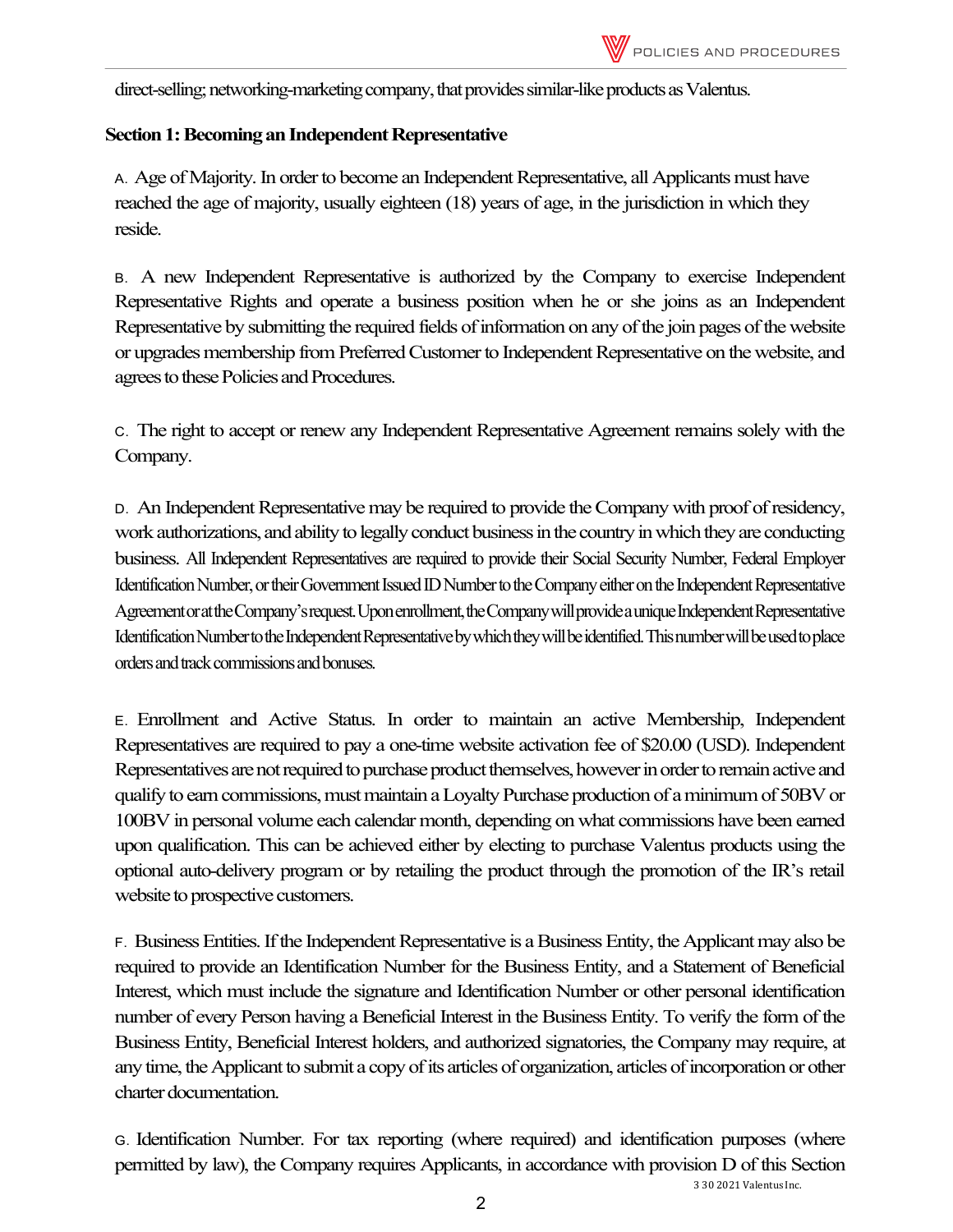above, to provide the Identification Number or other personal identification number. Failure to provide this number may result in rejection of the Application or cancellationof the Membership or commissions withheld.

H. Inaccurate Information. If the Company determines that the Independent Representative Agreement or the Statement of Beneficial Interest contains inaccurate or false information, it may immediately terminate abusiness position or declare the Independent Representative Agreement null and void from itsbeginning. Further, it is the obligation of the Independent Representative toreport tothe Company on an ongoing basis any changes that affect the accuracy of the Independent Representative Agreement (hereinafter, "Contract).

I. Term. The Contract is valid for the period of one (1) year from the Date of Sign-up. Each year after that, the Contract will be automatically renewed by maintaining an active Loyalty Purchase of no less than one order (minimum  $50BV$ ) once every six  $(6)$  months of the calendar year.

J. Non-Exclusive Territory. The authorization of an Independent Representative to exercise Independent Representative Rights and operate a business position hereunder does not include a grant of an exclusive franchise or territory to an Independent Representative, nor is an Independent Representative allowed to make such claims.

# **Section 2: Obligations of an Independent Representative and Managing a Position**

A. Compliance. An Independent Representative shall comply at all times with each of the terms and conditions of the Contract.

B. Independent Contractor. An Independent Representative is an independent contractor and is responsible for his or her own business expenses, decisions, and actions.

1. An Independent Representative shall not represent himself or herself as an agent, employee, partner, or joint venture with the Company. An Independent Representative shall not make purchases or enter into any transactions in the Company's name. An Independent Representative's work hours, business expenditures, and business plans are not dictated by the Company. An Independent Representative shall make no printed or verbal representations, which state or imply otherwise.

2. An Independent Representative is fully responsible for all of his or her verbal and/or written statements made regarding Valentus' products, services, and the compensation plan which are not expressly contained in official Company materials. The Independent Representative agrees to indemnify the Company against any claims, damages, or other expenses, including attorneys' fees, arising from any representations or actions made by the Independent Representative thatare outside the scope ofthe Contract. The provisions of this Section survive the termination of the Contract.

C. Compliance with Laws. In conducting its Independent Representative Business, an Independent Representative must comply with all applicable national and local laws, regulations, and ordinances. An Independent Representative shall not violate any laws which apply to unfair competition or business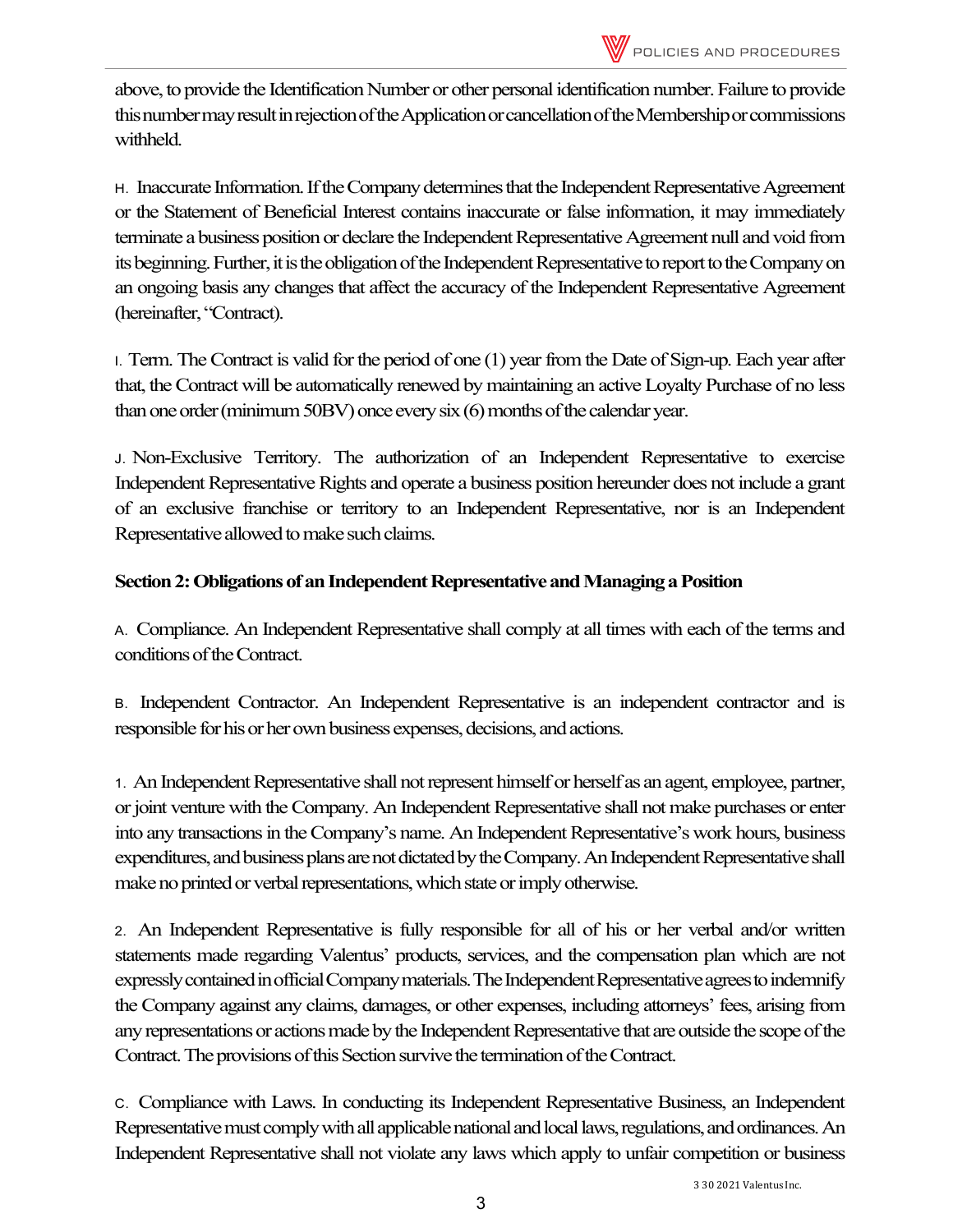

practice, including any law that prohibits the advertising, offer to sell, or sale of Products at less than the Wholesale price of the Products.

D. Offerings. An Independent Representative may not offer or promote any non-approved non-Company plans, incentives, opportunities, or non-approved Sales Tools in conjunction with the promotion of Valentus Products.

E. Retail Sales. Achieving success as an Independent Representative requires time, effort and commitment. There are no guarantees of Commissions, only rewards based upon productivity. A successful Independent Representative Business requires regular and repeated Retail Sales of Products by an Independent Representative. Retail Sales by an Independent Representative's Downline Organizationalso contributes to the success of an Independent Representative Business.

The Company encourages Retail Sales to at least two Customers on a monthly basis. An Independent Representative is required to keep all records of Retail Sales for at least four (4) years and the Company randomly monitors compliance with Retail Sales requirements of its Independent Representatives. Each Product purchased by non-Independent Representatives or Retail Customers (not Preferred Customers) is automatically counted on a monthly basis towards Retail Sales requirements.

F. Negative Statements. An Independent Representative will make no disparaging, misleading, inaccurate, or unfair statements, representations, claims, or comparisons with regard to:

- 1. The Company, its Products, its commercial activities, or its Independent Representatives; or
- 2. Other companies, including competitors, their services, products or commercial activities.

I. Unethical Activity. An Independent Representative must be ethical and professional at all times when conducting Independent Representative Business. An Independent Representative will not, nor will the Independent Representative permit Independent Representatives in his or her Downline Organization to engage in unethical activity. Examples of unethical activities include, but are not limited to, the following:

1. Use of another Independent Representative's credit card without express written permission;

- 2. Unauthorized use of any Company Confidential Information;
- 3. Cross-Company Recruiting (includingaiding and abetting another to Cross-Company Recruit);

4. Making unapproved claims about the Product;

5. Making income claims about the Independent Representative Business, which are not compliant with the provisions of the Policies and Procedures;

6. Making false statements or misrepresentation of any kind, including but not limited to: untruthful or misleading representations or sales offers relating to the quality, availability, grade, price, terms of payment, refund rights, guarantees, or performance of Products;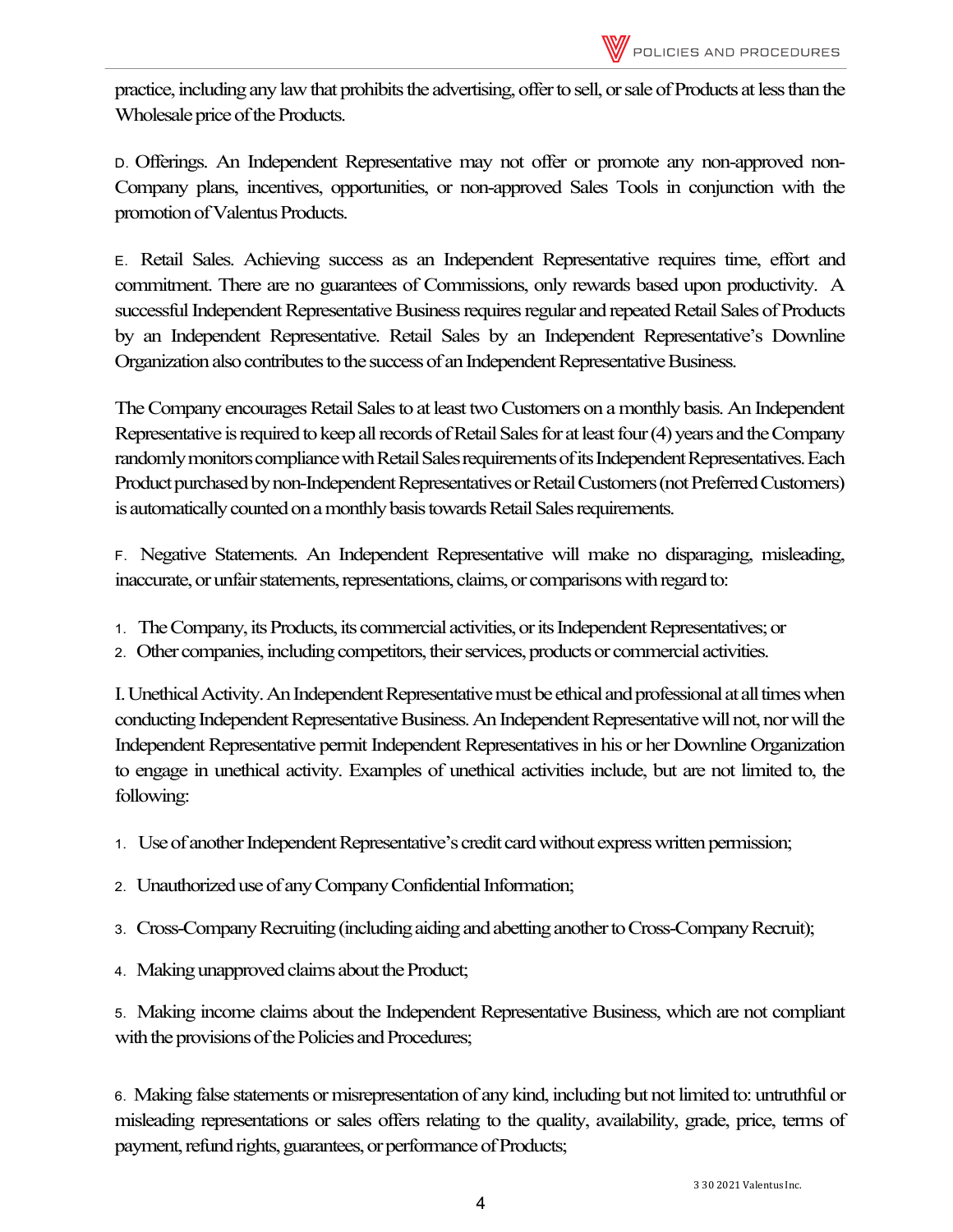- 7. Personal conduct that discredits the Company and/or its Independent Representatives;
- 8. Violating the laws and regulations pertaining to the Independent Representative Business;
- 9. Failing to meet Independent Representative responsibilities;
- 10. Violating the Code of Ethics; or
- 11. Violating these Policies and Procedures.

G. Cross-line Recruiting. The Independent Representative is prohibited from engaging in Cross-line Recruiting either into Valentus or any other network marketing or direct sales company.

H. Cross-Company Recruiting. If an Independent Representative did not personally sponsor another Valentus Independent Representative, he or she is prohibited, during the term oftheir Contract and for one (1) year following the date of termination of the Contract of the person being recruited, from Recruiting that Independent Representative to sell or purchase products or services other than those offeredby Valentus. The Independent Representative stipulates and agrees thatrecruiting constitutes an unreasonable and unwarranted interference with the contractual relationship between the Company and its Independent Representatives, conversion of the Company's property, and misappropriation of the Company's trade secrets. The Independent Representative further stipulates and agrees that any violation of this rule will inflict immediate and irreparable harm on the Company, and that the Company shall be entitled, in addition to any other remedies that may be available, to immediate, temporary, preliminary, and permanent injunctive relief without bond; and that such injunctive relief may extend the post termination period of this restriction for up to one (1) year from the date of the last violation of this provision. The provisions of this Section survive the termination of the Contract. Nothing herein waives any other rights and remedies the Company may have in relation to the use of its Confidential Information or any other violations of the Contract.

I. Non-Solicitation. If an Independent Representative has reached the rank of Diamond or above, the Independent Representative shall not publicly, through social media or through any other means, actively recruit people that are not directly sponsored by the Independent Representative into another company in a comparable category and type of business.

For purposes of these Policies and Procedures, Recruit shall mean the actual or attempted solicitation, enrollment, encouragement, or effort to influence in any way, either directly, indirectly, or through a third party, another Independent Representative or customer to enroll or participate in another multilevel marketing, network marketing, or direct sales opportunity.

J. Resolving Disputes. An Independent Representative must conduct all activity in the best interests of the Company. Upline leaders shall use their best efforts to resolve disputes in their Downline Organizations. Any personal disputes between Independent Representatives must be resolved quickly, privately, and in the best interests of the Company.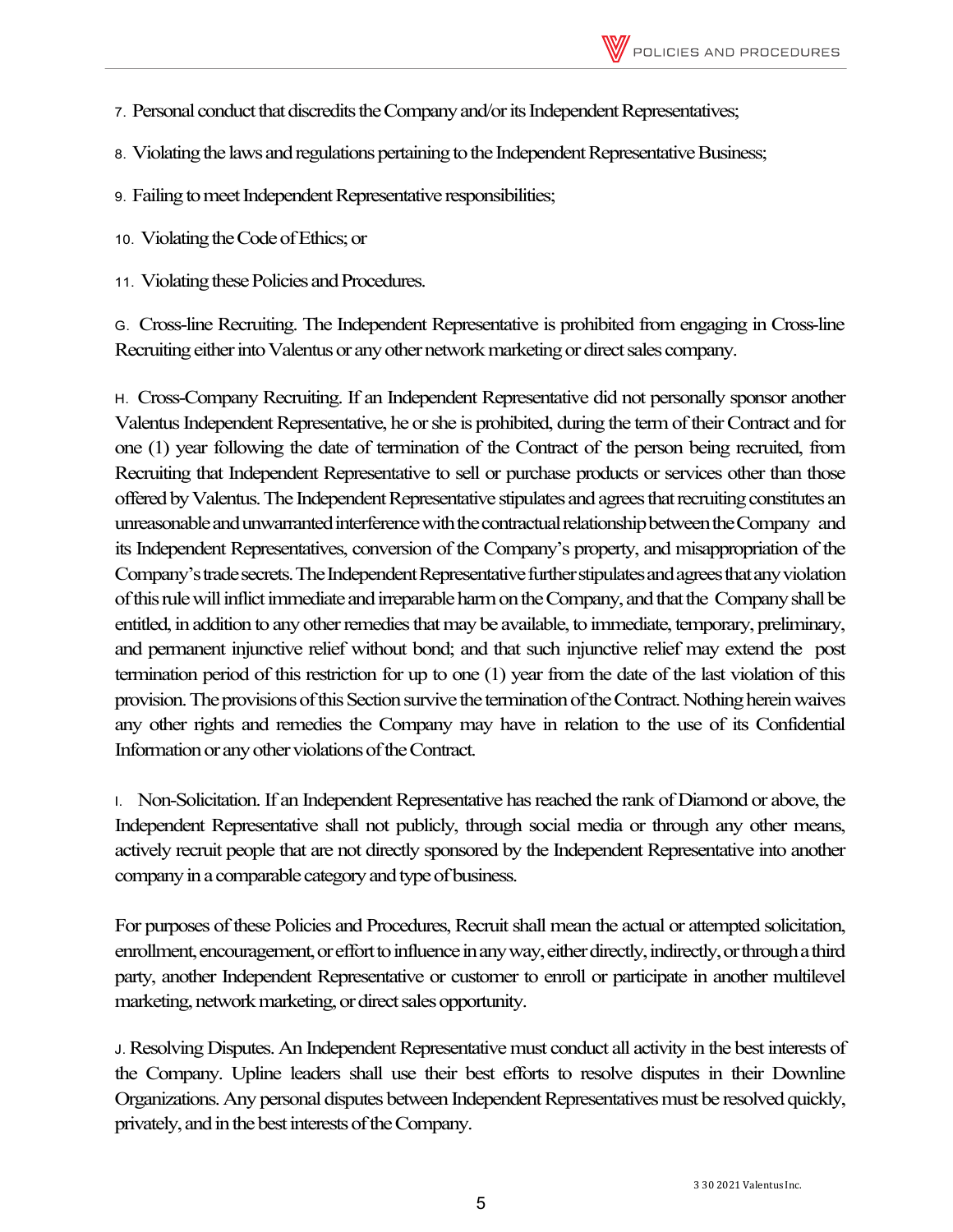K. No Claims of Unique Relationship. An Independent Representative may not allege or imply that he or shehas a unique relationship with, advantage with, or access to the Company executives or employees that other Independent Representatives do not have.

L. Detrimental Conduct. If any conduct by an Independent Representative or any participant in the Membership is determined by the Company to be injurious, disruptive, or harmful to the Company or to other Independent Representatives, the Company may take appropriate action against an Independent Representative, as the Company deems necessary, including but not limited to withholding of commissions, suspension, or termination.

M. No Reliance. An Independent Representative may not rely on the Company to provide legal, tax, financial, or other professional advice, nor may it rely on any such advice if given.

N. Insurance. The Company carries a commercially reasonable amount of product liability insurance. Since laws differ according to jurisdiction, the Company encourages its Independent Representatives to consult with an attorney regarding the extent of their personal legal liability with respect to their independent businesses.

O. Privacy of Independent Representative Information. An Independent Representative authorizes the Company to disclose its contact information to the Independent Representative's Upline, and to the Independent Representative's Downline Organization three (3) enroller generations below or to those Independent Representatives for whom the Independent Representative is the closest Upline. The contact information may be used only for the Independent Representative Business.

P. Notification of Adverse Action. An Independent Representative shall immediately notify the Company in writing of any potential or actual legal claims from third parties against the Independent Representative arising from, or associated with, the Independent Representative Business or the Downline Organization that may adversely affect the Company. After notifying the Independent Representative, the Company may take any action necessary to protect itself, including controlling any litigation or settlement of the legal claims. If the Company takes action in the matter, the Independent Representative shall not interfere or participate in the matter.

Q. Release for use of Photo, Audio, or Video Image, and/or testimonial Endorsement. The Company may take photos, audio or video recordings, or written or verbal statements of an Independent Representative at Company events or may request the same directly from an Independent Representative. The Independent Representative agrees to and hereby grants the Company the absolute and irrevocable right and permission, to use, re-use, broadcast, rebroadcast, publish, or republish any such photo, audio, video, or endorsement, in all or in part, individually or in conjunction with any other photograph or video, or any other endorsement, in any current or future medium and for any purpose whatsoever, including (but not by way of limitation) marketing, advertising, promotion, and/or publicity; and to copyright such photograph and/or video, in the original or as republished, in the name of the Company, or in any other name. Regardless of any other agreements or contracts the Independent Representative may have with any other entity, the Independent Representative agrees that any use by the Company as set forth in this Section shall be royalty free, is a work made for hire, and is not subject

3 30 2021 Valentus Inc.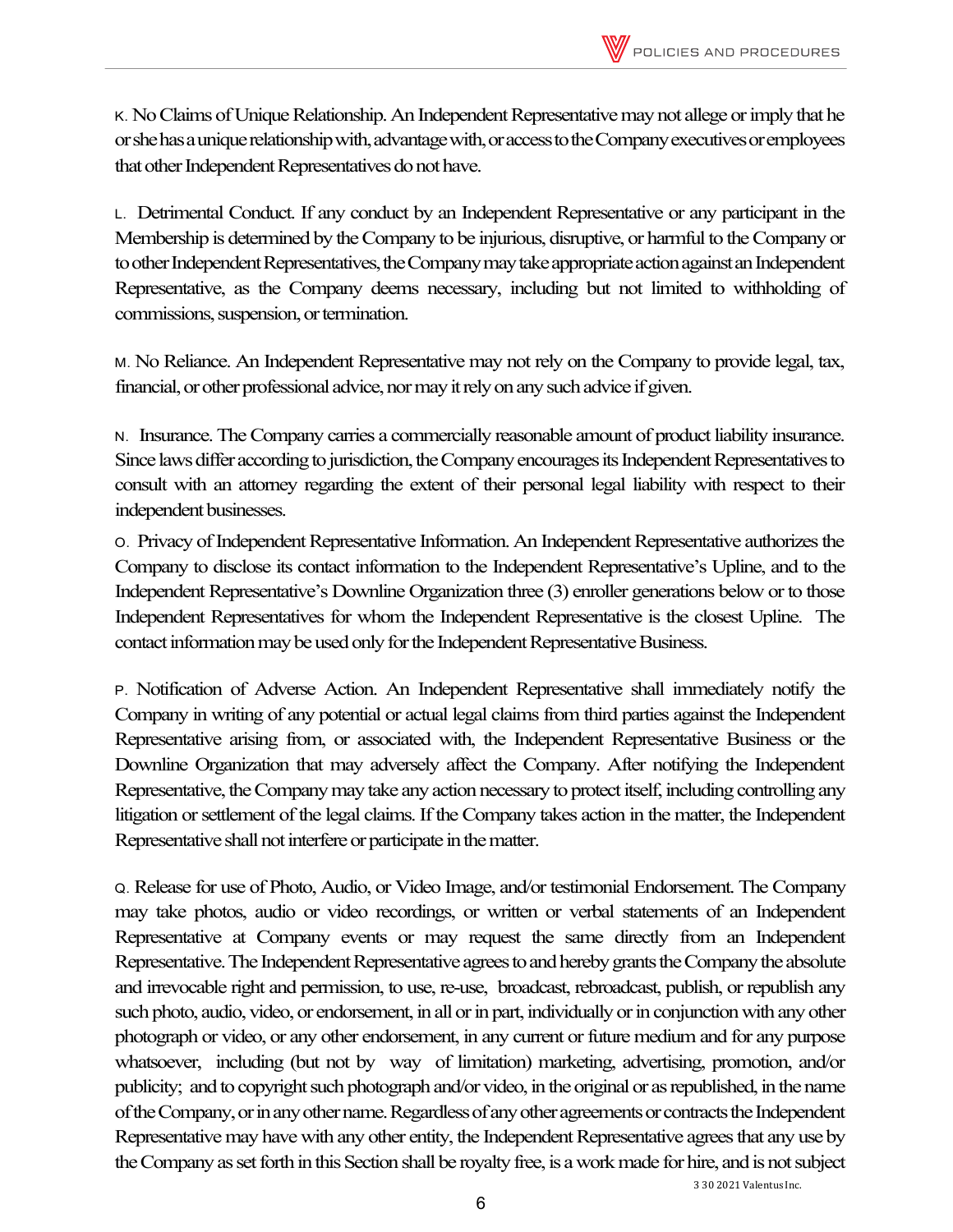

to any other claim. The Independent Representative agrees to defend and indemnify the Company against any claims by any other party arising out of the Company's use of the rights granted herein. The Independent Representative confirms that the information he or she may give as a testimonial endorsement, or as represented in a photograph, video or audio is true and accurate to the best of his or her knowledge. The Independent Representative waives any right he or she may have to inspect or approve the finished or unfinished product(s), the advertising copy, printed, recorded, photographic or videomatter, which may be used in connection with it or any use that may be made of it.

R. Conducting the Independent Representative Business Internationally. An Independent Representative has the right to operate in any Authorized Country where the Independent Representative may lawfully conduct the Independent Representative Business. It is an Independent Representative's responsibility to comply with all national and local laws, ordinances, and regulations when conducting Independent Representative Business in any Authorized Country.

- 1. Only with the Company's approval, an Independent Representative may attempt to secure approval, licensing, distribution and/or registration for products or business practices, trademarks, trade names, or Internet domain names; or establish any kind of business in international countries and markets on behalf of the Company.
- 2. An Independent Representative may not sell, distribute, license, or register products or business practices, use trademarks, trade names or Internet domain names in any country without approval of the company.

## **Section3: Compensation**

Valentus Independent Representatives may participate in our compensation program as outlined on the Pay Plan page of the website.

Commissions are paid as outlined on the Pay Plan page of the website. All Independent Representatives understand BEFORE become joining or purchasing any product that there are NO GUARANTEED EARNINGS. Independent Representatives understand that any and all content on the website is not to reflect earnings, but to be used only for demonstration purposes and as a representation of company growth and does not mean anything in terms of commissions.

Independent Representatives should not participate in Valentus under the expectation of earning income without referring new Independent Representatives and Customers. Neither Valentus, nor its Independent Representatives can guarantee "spill over" or earnings simply by becoming an Independent Representative. Valentus Independent Representatives should not participate in the Valentus opportunity ifthey are not planning on sharing the products with others.

Valentus Independent Representatives shall always present, accurate information like proper disclaimers and access to the Income Disclosure Statement when encouraging prospects to join the Valentus opportunity.

Most Independent Representatives earn less money each month in the compensation program than they arepaying for their products. Although it is possible, Valentus Independent Representatives should NOT

3 30 2021 Valentus Inc.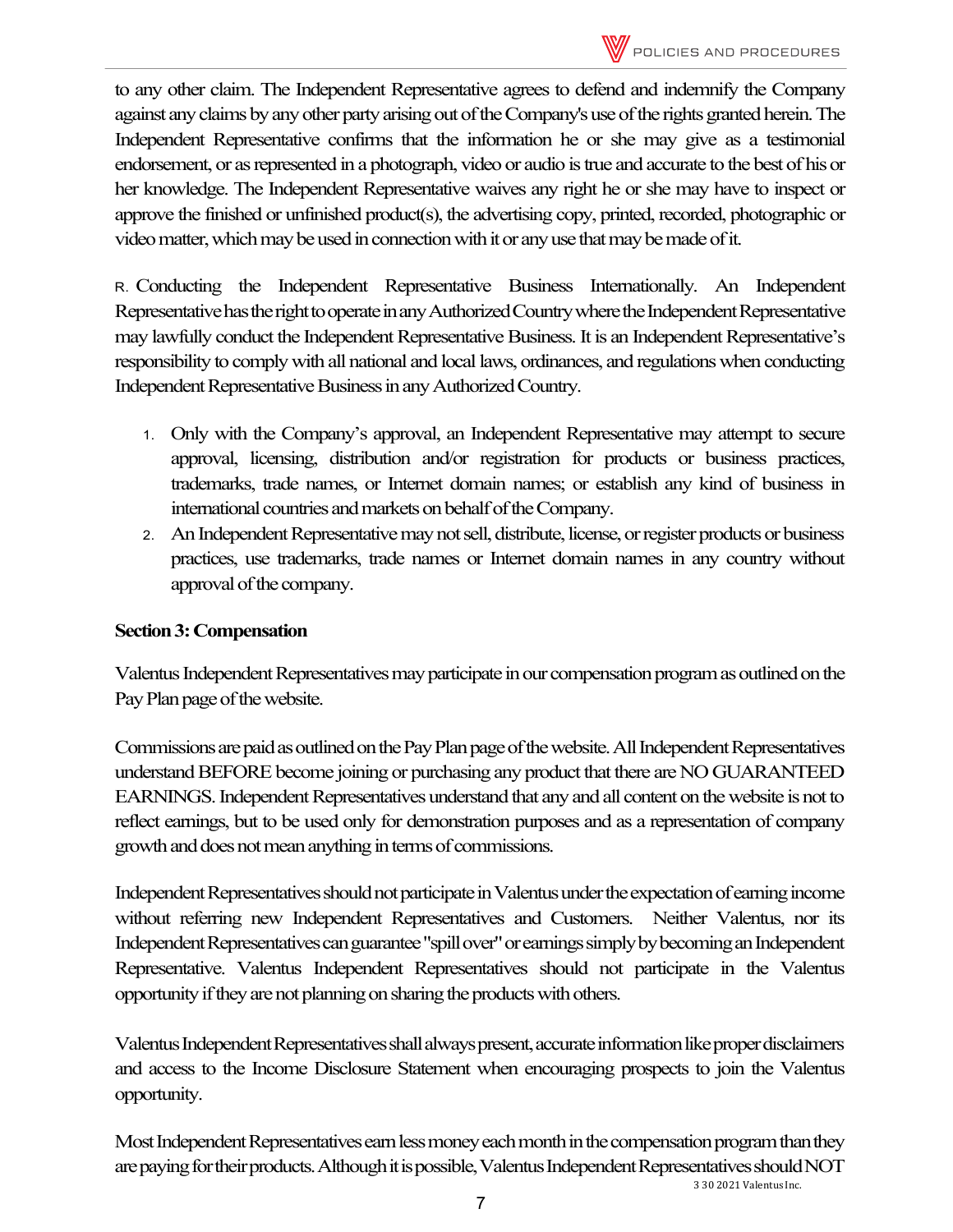expect to make a profit simply by becoming an Independent Representative, as it is very possible that will not occur.

Valentus cannot guarantee that Independent Representatives earn a profit by implementing the training materials provided. The products are for educational purposes only.

No Independent Representative should spend money that they cannot afford to lose to purchase products, advertising materials, or anything else related to Valentus. It is possible that you will NOT earn anyincome as an Independent Representative of Valentus.

A. Earnings. Commissions are paid to Independent Representatives who qualify pursuant to the Compensation Plan and who are in compliance with the Contract. An Independent Representative's success is only achieved through the regular and repeated qualification of a set minimum standards achieved by way of volume metrics. TAs the success of any Independent Representative depends largely on the personal efforts of that Independent Representative, the Company does not guarantee any level of profit or success, nor does it guarantee an Independent Representative a specific income. An Independent Representative does not receive compensation for sponsoring or recruiting other Independent Representatives. The only way to earn Commissions is through the sale of Products.

B. Product Sales. The Valentus business model is built on sales to the ultimate consumer. Valentus encourages its Independent Representatives to only purchase inventory that they and their family will personally consume or will be resold to others. Independent Representatives must never attempt to influence any other IR to buy more products than they can reasonably use or sell to customers in a month.

*Purchasing product solely for the purpose of collecting bonuses or achieving rank is prohibited*. Valentus does not require its Independent Representatives to purchase product as a condition to qualifying for commissions. Valentus retains the right to limit the number of purchases you may make if, in Valentus's sole judgment, Valentus believes those purchases are being made solely for qualification

C. Payment. The Company will pay Commissions to qualified Independent Representatives on Product orderswhich:

purposes instead of for consumption or resale.

(i) Are received by the Company before the end of the Commission period, and (ii) have been fully paid with appropriate payment.

1. Commissions are paid in the name of the Person or Business Entity listed in the Payment Option link on the My Earnings section of the website. When no payment option is selected, commissions will be held until selected.

2. Global Revenue Pools, and Diamond Car Bonuses are paid on either the first Thursday of each month or the first Friday of each month, whichever comes later, for the previous month's volume.These monthly commissions will be accumulated from midnight central time on the first day of the month, through midnight central time on the first day of the month in order to qualify for the previous month's commission volume.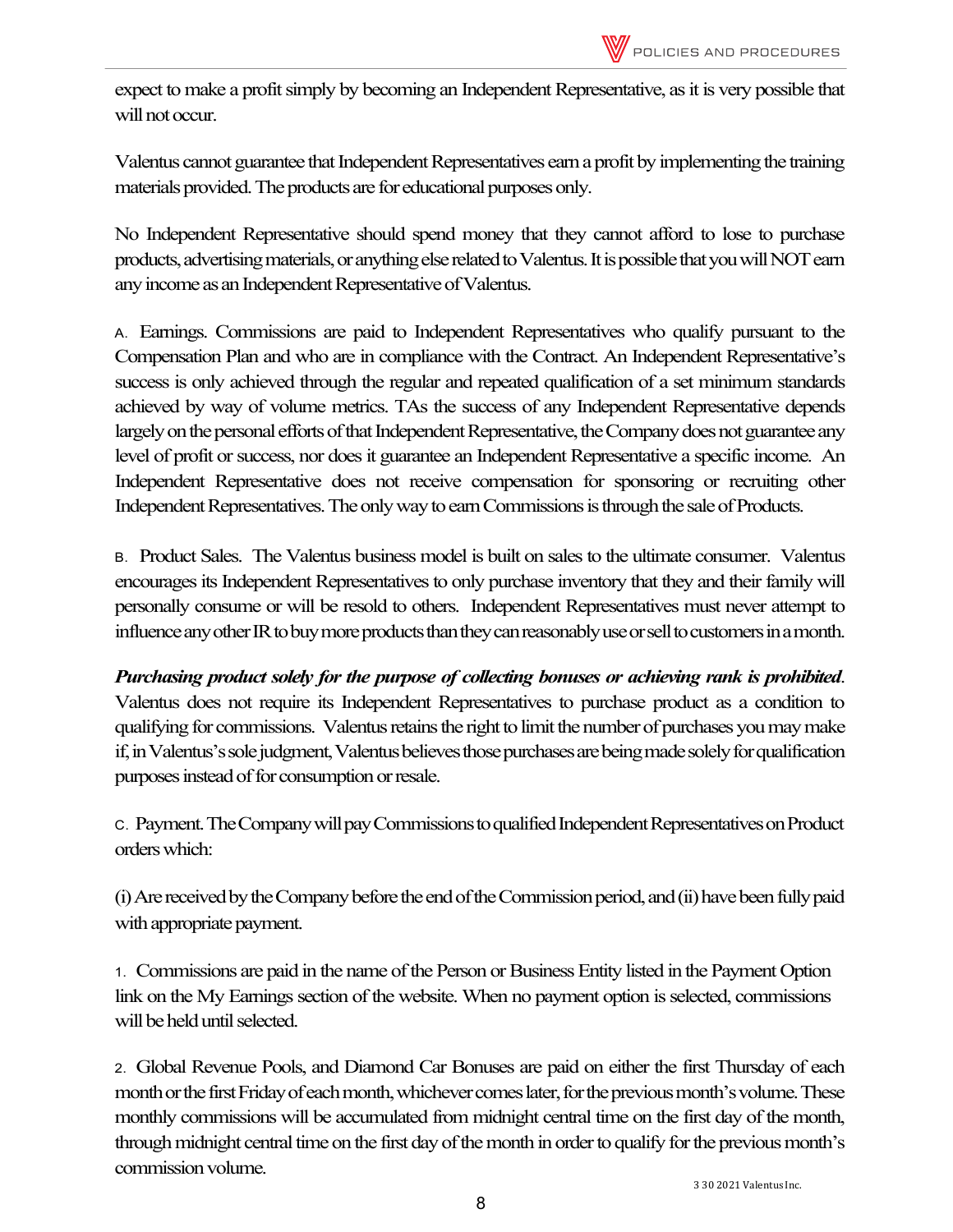

3. Retail Bonus, Fast Start (First Order) Bonus, Legacy Qualification (Coded) Bonus, Matching Bonuses and Dual Team Binary Commissions are paid each Friday for the previous week's new commissionable volume ending the previous Thursday at midnight central time. For an order to be included in a weekly qualifying period, it must be placed between midnight (12:00 a.m.) central time on Friday and midnight (12:00 a.m.) central time on Thursday.

D. Commission Checks. In the event that a Commission check does not arrive to an Independent Representative by mail within twenty-one(21) days of being issued, the company will resend the check at no additional charge. Commission checks are valid for 90 days from the date paid. If an Independent Representative does not deposit the check within the 90-day period, the check will become invalidand will not be replaced. If a commission check expires, that commission will be permanently forfeited by the Independent Representative.

E. Minimum Payment Amount. Independent Representatives will select how they choose to get paid onthe Payment Options page of the website. The minimum amountfor payment of commission checks is eight dollars (\$8.00 USD) and the minimum amount for payment for all other payment options is twenty dollars (\$20.00 USD). Commissions less than the minimums for a pay period will accumulate until they equal or exceed the minimum payment amount for the payment option selected.

F. Returned or Unpaid Payments. The Company makes every effort to ensure that an Independent Representative receives its commission payments. However, if acommission payment is unpaid due to insufficient information or other reasons beyond the control of the Company, the payment will be held for the benefit of the Independent Representative for 90 days. After such 90 days, a monthly maintenance charge of ten dollars (\$10.00 USD or equivalent local currency) will be deducted from the Independent Representative's payment.

G. No Manipulation. Manipulation of the Compensation Plan is not permitted and may result in disciplinary action. Manipulation of the Compensation Plan includes, but is not limited to, an Independent Representative purchasing, to qualify for various Ranks or Commissions, large quantities of Product that are not sold through the direct marketing channel, placing orders in his/her Downline Organization, and any other actions that may violate state, federal or foreign anti-pyramid scheme laws. Such manipulations may, in the discretion of the Company, result in the suspension of Commissions and termination of the Membership.

H. Deductions and Offsets. The Independent Representative authorizes the Company to deduct fees from its Commissions as outlined on the Payment Option page and/or as deemed appropriate at the sole discretion of the Company.

#### **Section 4: Ordering Company Products**

A. Inventory. As the Company imposes no specific minimum inventory requirement on its Independent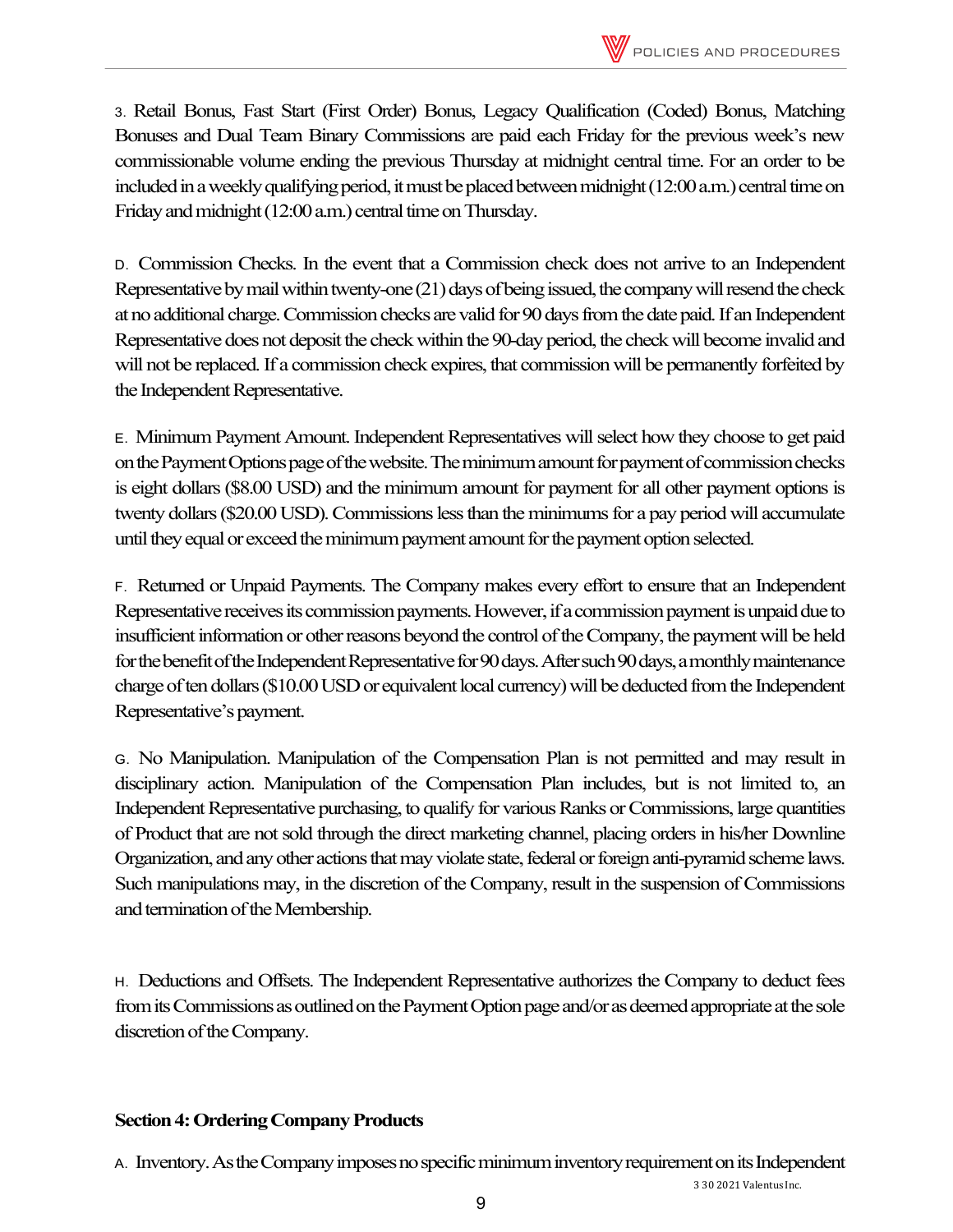Representatives, an Independent Representative must use its own judgment to determine the amount of inventory it will need to sustain its projected Retail Sales and personal use.

B. Ordering. Products can be ordered by telephone, mail, facsimile, or Internet.

1. Faxed, mailed, or personally delivered orders must be submitted using a current Independent Representative price list and a fully completed order form. The prices of the Company's Products are subject to change at the discretion of the Company.

2. Payment must be the exact amount of the order and may be made by those methods presently available (cashier's check, money order, credit card, cash, direct debit, and/or credit wallet). Bank wire maybe available for high Volume orders only.

3. Unless otherwise arranged, all orders must be paid in full prior to pick-up or shipping. All shipping and handling costs are based on delivery location and the amount of Products ordered.

4. Unauthorized use of another Person's credit card is prohibited.

C. Will Call. Where will call service is available, an Independent Representative may pick up the order at thewill call location. The Company mayship, at the Independent Representative's expense, Product that has been marked for will call pick-up if the Product has not been picked up by the Independent Representative within ninety (90) business days of the scheduled AUTOSHIP PROGRAM date, or the end of the calendar month, whichever is latest. If the Product is shipped to the Independent Representative from the will call location, the Company may use any payment method noted on file to collect the shipping fees. Alternatively, the Company may, in its sole discretion cause the Independent Representative to forfeit the order.

D. Back Orders. If the Company is temporarily out of stock on ordered Product, an Independent Representative will receive a "back order" notice with his or her shipment. Back orders are filled first as newinventory arrives. Volume on back orders is credited to the month in which payment for the original order was received by the Company.

D. Loyalty Purchase Program.

1. An Independent Representative may choose to participate in the Loyalty Purchase Program. Valentus offers an optional auto-delivery program that may be established at any time through the submission of the Order Product page of the website, by calling the company, or with a written request to the Company indicating the amount of Product to be shipped each month and the method of payment to be used. When instituting the Loyalty Purchase program at the time of enrollment, the Independent Representative Agreement serves as confirmation for the setup. An auto-delivery account will be charged at a set time during the month, and the Product will be shipped at a set time thereafter. The Independent Representative may obtain tracking numbers from the Company after the Product is shipped for countries where tracking numbers are available. The scheduled dates for Loyalty Purchase processing, account charges, shipping or account changes may be selected in the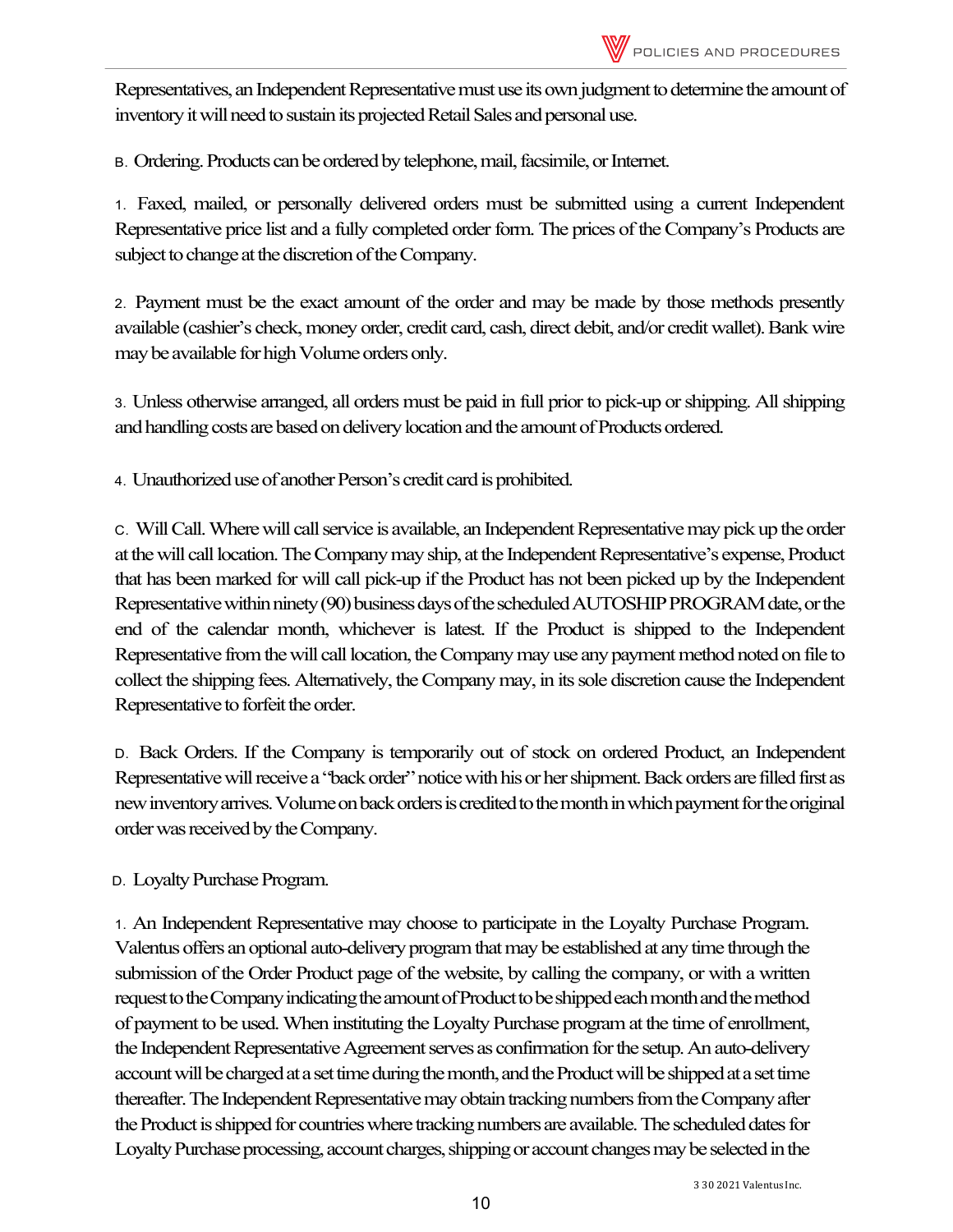Loyalty Purchase section of the Order Product page on the website.

2. There is no limit as to how many Loyalty Purchase orders an Independent Representative may have set up or how many boxesof product are included in each auto-delivery order. All orders will be shipped to the Shipping Address in the Personal Info section of the website. If an order fails for billing reasons, the company will attempt to bill the payment method on file for each of the next 10 days until the order goes through.

3. To change or terminate one's auto-delivery order, the Independent Representative may either select it on their Loyalty Purchase page of the Product Order section of the website, or contact customer support. Auto-delivery orders may be cancelled at any time prior to the order being billed.

E. Sales Tax, GST, VAT.

1. Sales tax is collected on the Product's suggested retail price and is calculated using the applicable rates for the location to where the product is shipped. The Company will collect and remit sales tax to the proper taxing authority. In those jurisdictions where an Independent Representative may and has registered as a withholding agent through a local sales tax agency and submitted a "Sales and Use Tax Exemption Certificate" or equivalent document to the Company, the collection of sales taxes will be the responsibility of the Independent Representative. It is the responsibility of the Independent Representative to provide an updated copy of its certification for exemption from sales tax each year.

2. In all other jurisdictions, GST, VAT, or other applicable transaction tax is based on which may include electronic invoicing, where permitted by law. The Company does not include GST or VAT in commission payments. Independent Representatives who are GST or VAT registered and are required to collect and remit GST or VAT on their services may send a valid GST or VAT invoice to the Company to charge them for GST or VAT on commission income.

I. Returns, Refunds, and Exchanges. The Company will refund the purchase price of Product or exchange it pursuant to the following.

1.If the Independent Representative (and/or his or her Preferred Customer who ordered directly from the Company) is not completely satisfied with their First Product Purchase, he or she may send back to the Company, at their own expense, the unused portion (unopened sealed boxes or bottles only, that are in a re-saleable condition) of their First Product Purchase within ninety (90) days of the original purchase date. The Company will refund 100% of the purchase price (less original shipping and handling charges listed on the First Product Purchase receipt). Product that is opened, or packaging that is not in tact (damaged or otherwise) will not qualify for refund. If the First Product Purchase is returned after the ninety (90) day period, no refund will be given. Any subsequent order(s) placed (following the first order) made by the Independent Representative or Preferred Customer will carry a rolling thirty (30) day 100% refund of the purchase price of any returned box(es) in an unopened, sealed and re-saleable condition which qualify for a pro-rata refund from the rolling thirty (30) day order date of any refund request(s) received.

2. Retail Sales. Any product sales that are transacted person-to-person (without the use of any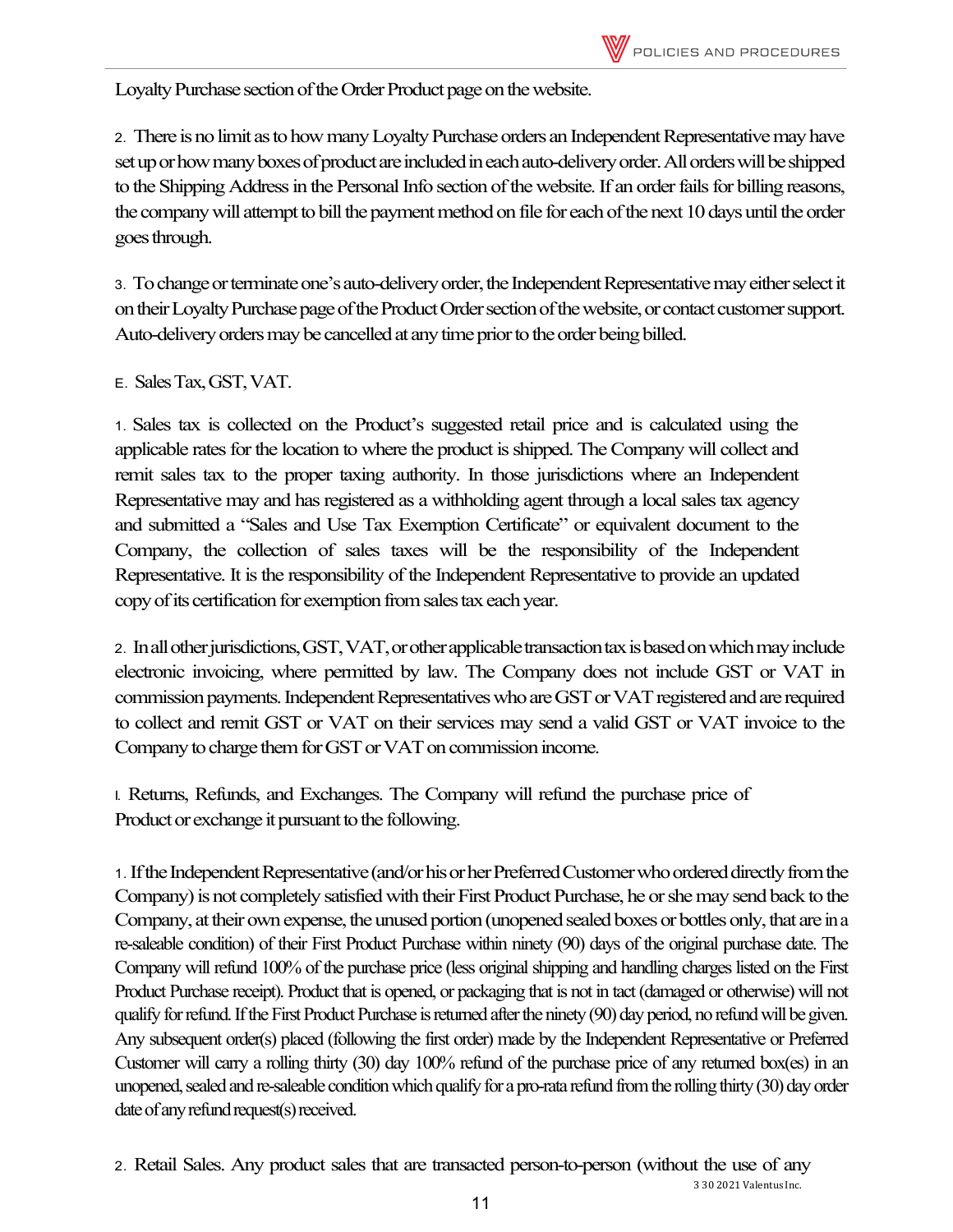

electronic or e-commerce portal) by any registered Independent Representative or Preferred Customer member, where permitted by governing Laws, will be subject to Valentus' "retail sales customer buy- back policy". This policy makes provision for the return of any retail product sales made by the registered Valentus member, person to person, should a refund not be provided directly by the Valentus member who transacted the retail sale. Provision for a product return back to Valentus, Inc. (USA) for up to ninety (90) days from the original date of sale, with proof of a retail receipt provided by the registered Valentus member, will be permitted. Product returned must be in an unopened, sealed and re-saleable condition, and will be subject to a 10% restocking fee. Product that is opened, or packaging that is not in tact (damaged or otherwise) will not qualify for refund.

3. Any Commissions paid to the Independent Representative and his or her Upline for the Product returned by the Independent Representative or Customer will be deducted from the respective Upline Independent Representatives' accounts or withheld from present or future Commission payments. An Independent Representative agrees that he or she will not rely on existing Downline Organization Volume at the close of a Commissions period, as returns may cause changes to his or her Title, Rank and/or Commissions payout.If an Independent Representative returns more than fifty percent (50%) of the products of a single order, any commissions or business volume associated with the returned order will be retracted from the Independent Representative's total.

4. All shipping or courier costs for the return of Product will be borne solely by the Independent Representative (and/or his or her Preferred Customer who ordered directly from the Company) unless otherwise prohibited by law. Any damage or loss that occurs to returned Product during shipping will be the responsibility of the Independent Representative/Preferred Customer.

For all registered Independent Representatives, registered Preferred Customers or registered Retail Customers (all of whom have agreed electronically to Valentus' terms of use and governing Policies and Procedures), returns will be accepted at the following locations:

USA registrants:

Valentus Returns, 3900 West 53<sup>rd</sup> Street, Sioux Falls, SD USA 57106

International orders fulfilled through Landmark Global/ Canada: **Valentus Returns Unit 115, 104-1015 Columbia Street, New Westminster BC V3M-6V3**

International orders fulfilled through the Hamburg, Germany warehouse: **Fulfillment Mail Marketing GmbH, Max-Planck-Straße 8, 25335 Elmshorn, Germany**

International orders fulfilled through Monta **Valentus Inc. Papland 16 4206 CL Gorinchem**

International orders fulfilled through the UK fulfillment center: **Valentus C/O Access Fulfillment, Unit1a/1b Learoyd Rd, Mountfield Rd Ind Est, New Romney, Kent, TN28 8XU, United Kingdom**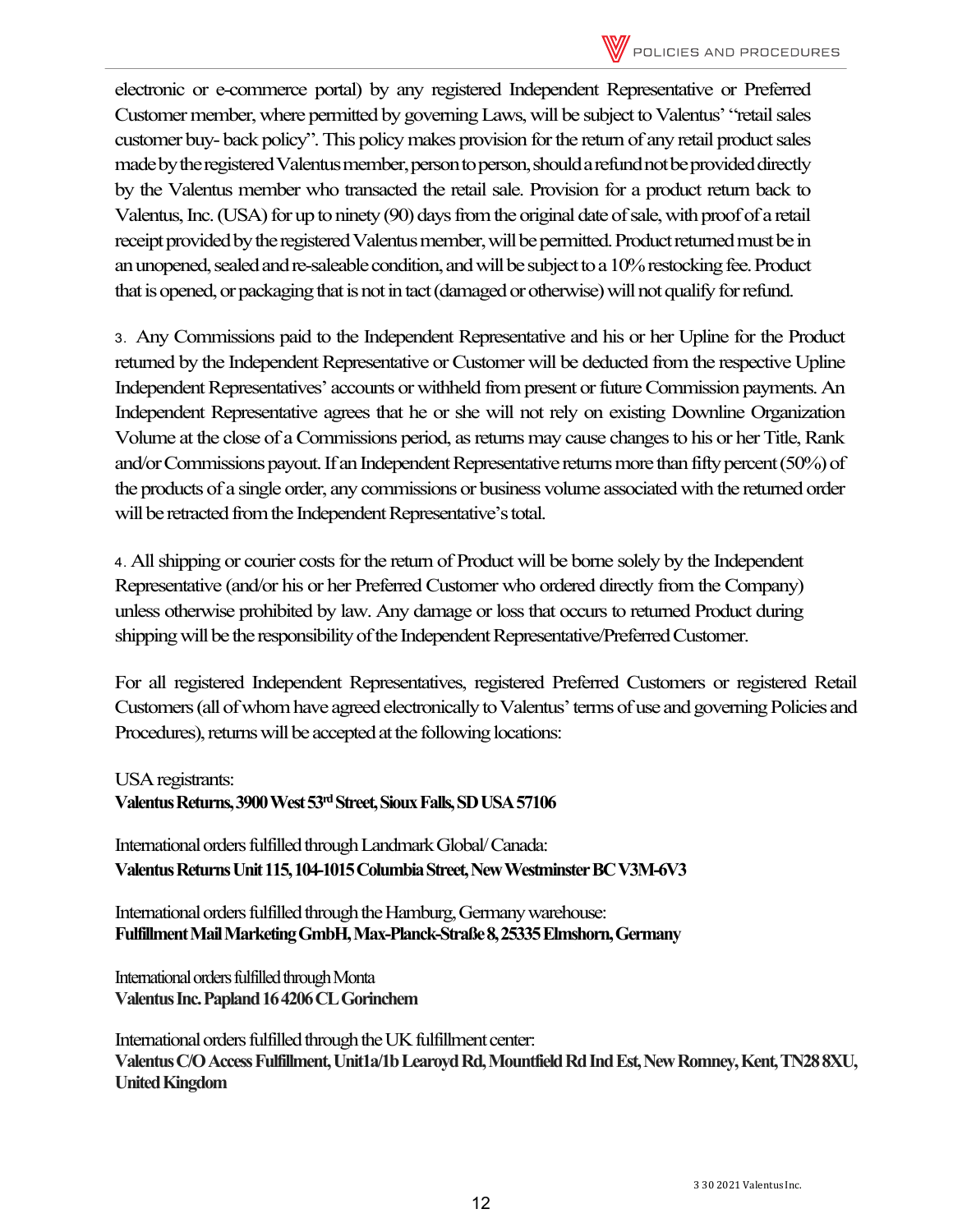#### Return procedure:

- i) Write Independent Representative or Preferred Customer ID in the return address on the box
- i) Provide Full Name and Independent Representative or Preferred Customer ID inside the box and the reason for return
- i) Obtain a tracking number to ensure package is received in a timely manner.

5. The Company will exchange Product if the Product is damaged in shipment, incorrectly sent due to a Companyerror, or of substandard quality. However, when an exchange is not feasible, the Company will refund the amount of the returned Product. If Product is damaged or defective, an Independent Representative should contact the Company within ten (10) days of receipt of the order.

## **Section 5: Marketing the Product and Opportunity**

A. Use of Sales Tools. An Independent Representative may use only Sales Tools approved by the Company for an Authorized Country. The Independent Representative agrees that if it uses a fulfillment house or other third party to sell or distribute Sales Tools, the Independent Representative will enter into a non-disclosure agreement (to be provided by the Company) with the fulfillment house or third party to ensure that all Independent Representative and Customer information is protected from disclosure and remains the sole property of the Company.

B. Approval of Sales Tools. An Independent Representative must submit all Sales Tools to the Company for approval prior to use. The Company has complete discretion whether to approve or reject a proposed Sales Tool. The approval process generally requires a minimum of three (3) weeks to complete. To comply with changing lawsand regulations, the Company may rescindits prior approval of a Sales Tool, and may require the Independent Representative to remove fromthe market at its own cost and obligation a previously approved Sales Tool. If approved, the Company willissue anemail to the Independent Representative confirming approval of said Sales Tools.

C. Product Claims. The only claims and representations Independent Representatives may make regardingProducts are those found in the literature distributed by the Company. Any third-party material used for Independent Representative Business must comply with all federal and local laws. Medical claims of any kind relating to any Product except for those claims, if any, that are published in Company literature approved for the country in which the claims are presented. Under no circumstances may an Independent Representative prescribe any Product as suitable for a particular ailment. No claims may be made as to therapeutic or curative properties of any Product offered by the Company.

D. No Altering. Independent Representatives shall not re-label, alter or repackage any Products.

E. No Endorsement Claims. No Independent Representative may imply that the promotion, operation, or organization of the Company has been approved, sanctioned, or endorsed by any governmental regulatoryauthority unless noted on company website.

F. Income Claims Prohibition. An Independent Representative is prohibited from making false, misleading, or unrepresentative claims regarding earning potential. If an Independent Representative does make an income claim, it must be based on actual earnings and the Company's current Annual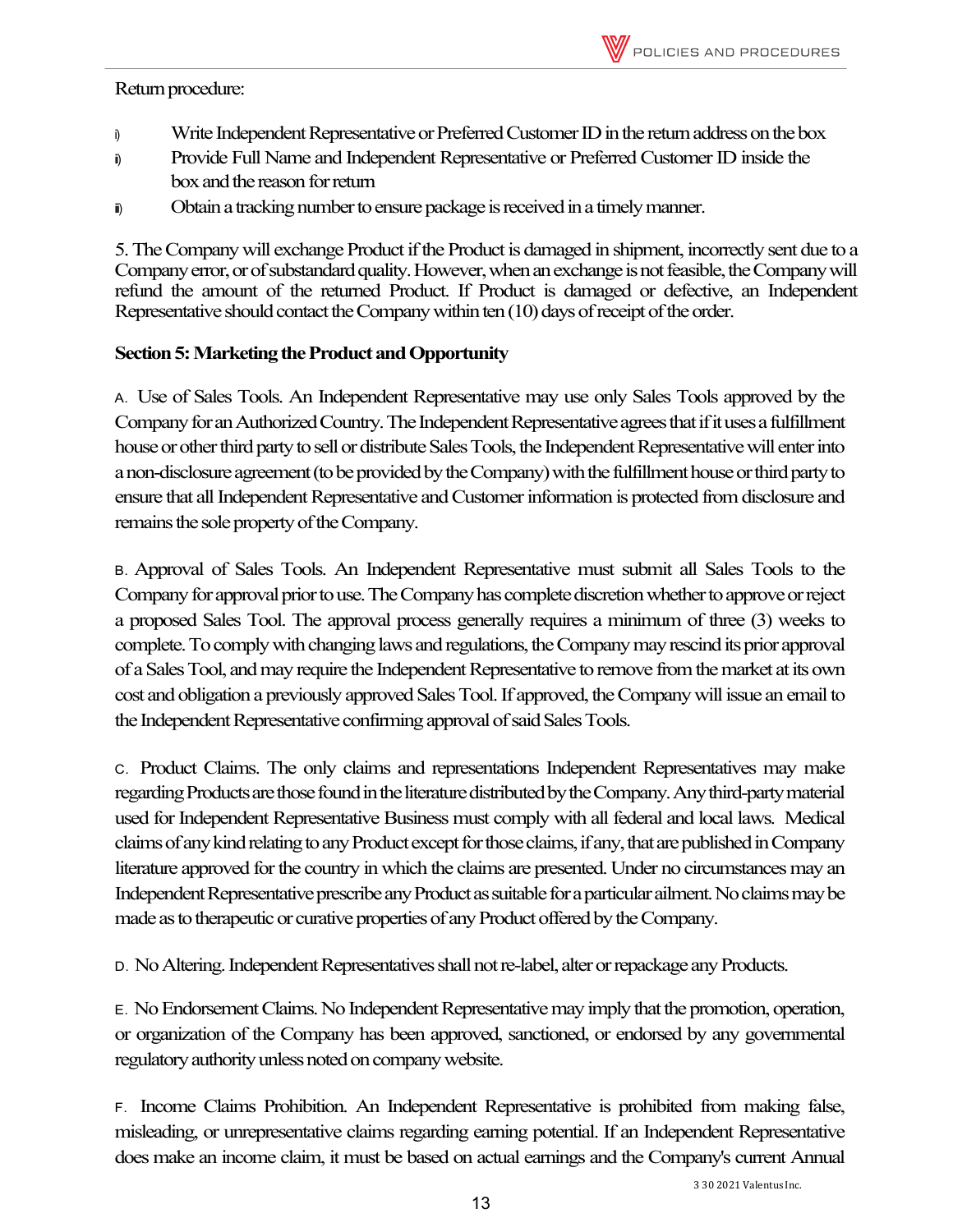Average Income Disclosure, posted on the Company's website, must be presented concurrent with the income claim. In discussing the Valentus opportunity with a potential Independent Representative, a present, accurate Income Disclosure Statement shall be provided to the potential Independent Representative.

G. Use of Trademarks and Copyrights.

1. The Company may license the use of its trademarks to Independent Representatives, subject to the limitations herein and subject to the limitations in any licensing agreement. A licensing agreement may be obtained by emailing customer support.

2. Independent Representatives may not use any of the Company's currentor after acquired trademarks or any confusingly similar variations of its marks, in a manner thatis likelyto cause confusion, mistake, or deception as to the source of the Products or services advertised.

3. Except as indicated herein, an Independent Representative may not use the Company's trademarks or any confusingly similar variation of its trademarks (e.g., Valentus, Valentus Inc., Valentuses, etc.), in a business name, e-mail address, Internet domain name orsub-domain name, URL, telephone number, or inany other address or title. An Independent Representative may use the Company's trademarks in a URL, Internet domain or sub-domain name provided that the Independent Representative has entered intoa licensing agreement for a Company Licensed Website. The Independent Representative agrees to comply with the terms of such licensing agreement and hereby acknowledges that the Company owns, andshall continue to own, all rights in and to the Company's trademarks in such URL, Internet domain or sub-domain name and that the Company has the right to revoke such use of the Company's trademarks for any reason and at any time. The Independent Representative further agrees that the Company hasthe right to acquire such URL at any time by paying the nominal registration fee to the Independent Representative and Independent Representative agrees to transfer such URL to the Company and take any other necessary steps requested by the Company to effectuate such transfer.

The Independent Representative agrees to immediately re-assign to the Company anyregistration of the Company names, trade names, trademarks, or Internet domain names registered or reserved in violation of this policy. The provisions of this Section survive the termination of the Contract.

4. Independent Representatives may not use the Company's trademarks on non-approved Sales Tools.

5. The Company, in its sole discretion, will determine whether a variation of its trademark is confusingly similar. Use of such marks is prohibited.

6. An Independent Representative must not use the name, logos, trademarks or other references to the Company's business or manufacturing partners in any Sales Tool, correspondence, or any form of advertising.

7. The Company's literature and media are copyrighted by the Company and may not be duplicated.

H. Use of "Independent Representative" in Advertising. If an Independent Representative selects a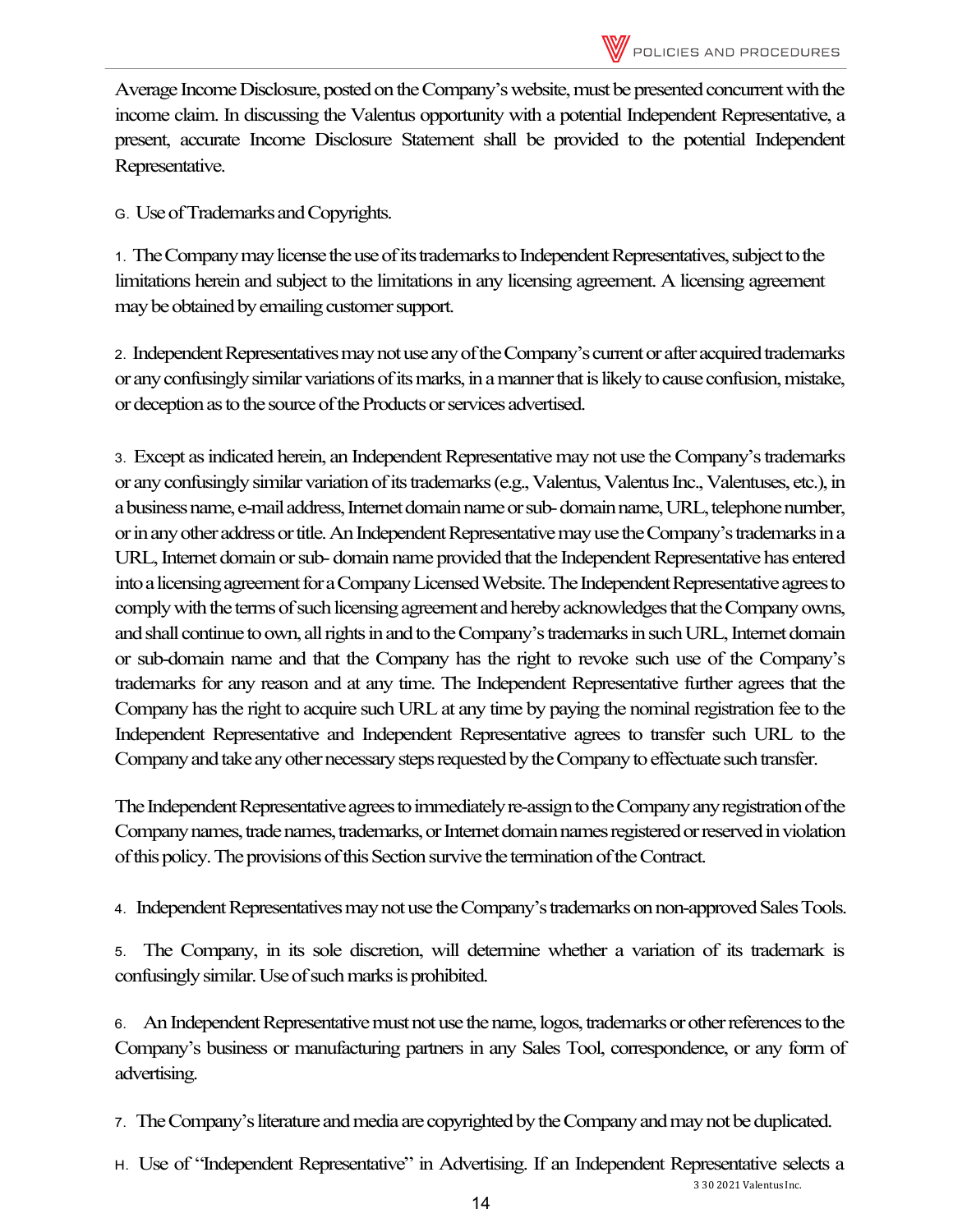

I. Methods of Advertising. Independent Representatives may advertise using the following means:

1. Newspaper: An Independent Representative may place a generic business opportunity advertisement in the classified section of a local newspaper, provided the advertisement conforms to all applicablelaws and regulations.

2. Phone Directory: Any Independent Representativemay place a text listing of its name in the white or yellow pages of a telephone directory followed by "Valentus Independent Representative." Graphical and display ads in telephone directories are prohibited.

3. Electronic Mail Advertisements: All advertisements sent via e-mail, telephone, or facsimile must comply with all anti-spamming laws for the state or country where the intended recipient resides. The Independent Representative is under obligation to research and comply with all laws concerning unsolicited commercial e-mail.

4. Television and Radio: Television and radio advertising requires prior written approval from the Company. Requests should be submitted through customer support.

5. Celebrity Endorsement: An Independent Representative may use a celebrity endorsement with written approval from the Company and the specific, prior, written approval of the endorsing celebrity for each use of the celebrity's name. Fairs, Swap Meets, Etc.: An Independent Representative may sell or promote Products atbazaars, fleamarkets, fairs, swap meets, tradeshows or other similar gatherings only at a price of no less than the Independent Representative price of the products listed on the website.

6. Internet Auction Sites: An Independent Representative may sell or facilitate the sale of Product on Internet websites where an auction is the mode of selling or buying (e.g., eBay), so long as the product has a minimum reserve selling price of no less than the suggested retail price of \$79.95 on the website. An Independent Representative may not use a third party to place Product on auctionwebsites or sell Product to a third party if the Independent Representative knows, or has reason to know, that such Product will be sold on auction websites for less than the suggested retail price of \$79.95 price of the product. The provisions of this Section survive the termination of the Contract.

J. Advertising at Company Sponsored Events. At Company-sponsored events, Independent Representatives may not, unless specifically authorized in writing by the Company, advertise, sell, or promote on-Company products or services, including, but not limited to the promotion of distribution of flyers, DVDs or other materials, or the use of any other form of promotion deemed inappropriate by the Company.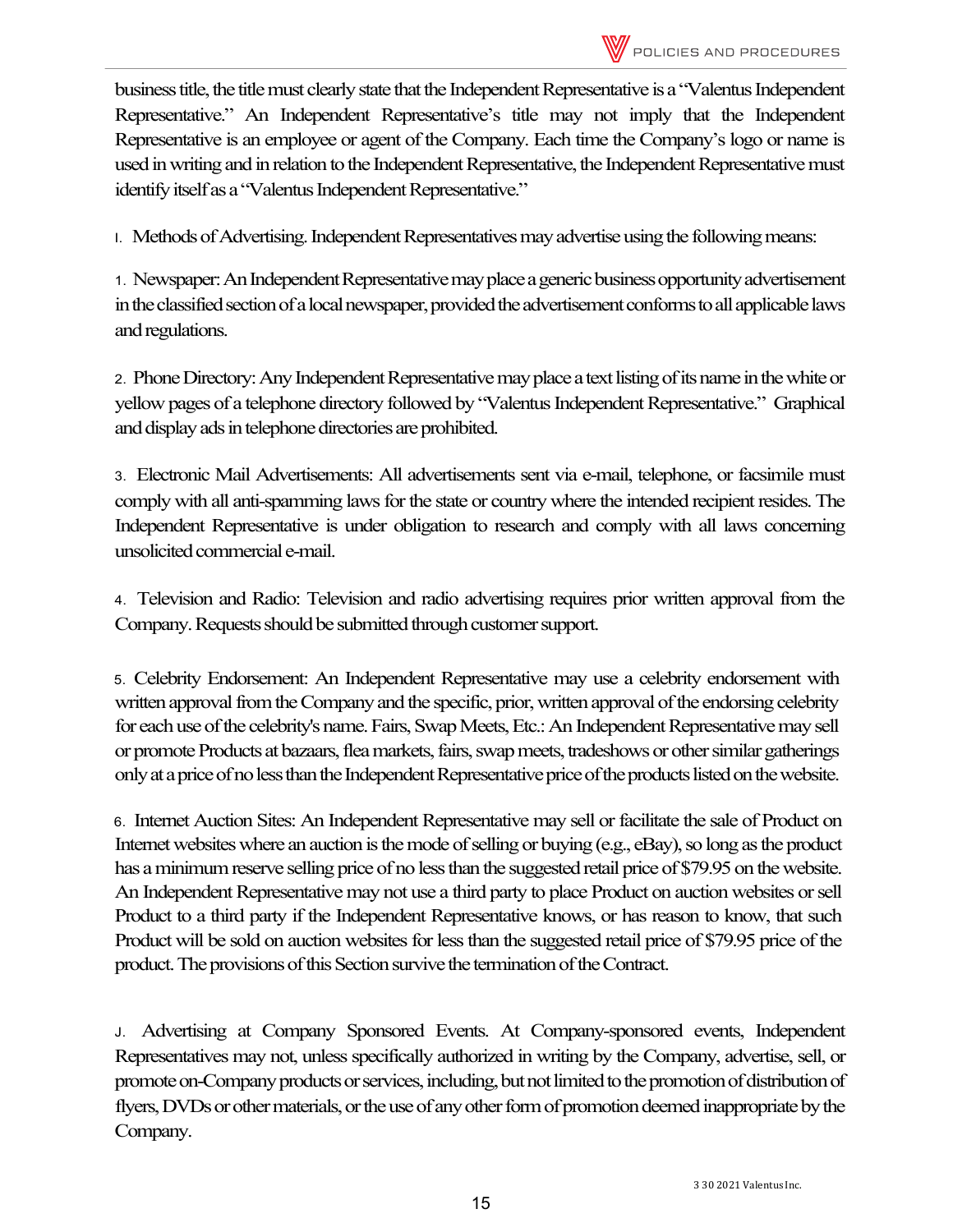1. An Independent Representative may not enter into a website licensing agreement until it has completed a website training course given by the Company.

2. All licensed websites must first be reviewed and approved by the Company as Sales Tools. Licensed websites must be Company-specific and may not advertise, promote, or link to any other product or opportunity

3. Independent Representatives may not use any key words or meta tags to advertise any licensed website on the Internet if the search words or meta tags explicitly or implicitly present illegal or unsubstantiated health or income claims.

4. The Company may revoke the license for any previously approved website at any time and for any reason, including changes to federal and local laws and regulations.

5. Independent Representatives may promote the business opportunity and Products on social networking sites such as "Facebook" and "Twitter;" video sites such as "YouTube" and "Google Video;" and blogging sites such as "Wordpress" and "Blogger" (collectively "Social Media Sites"), provided the following conditions are met:

a. All text, audio and video postings do not contain Product or income claims. For Product information, Independent Representatives may refer viewers to their Valentus replicated website, the Company website, or a Company Licensed Website;

b. Videos posted to Social Media Sites must show the text "Valentus Independent Representative" for the entirety of the video;

The Company may monitor the Social Media Sites for compliance with the Contract and Independent Representative agrees to immediately remove or modify the Social Media Sites upon the Company's request to comply with the Contract. Advertising and Selling Price of Products on the Internet. Independent Representative acknowledges and agrees that the advertising and selling of all Products on the Internet may only be done on a Company Licensed Website and the advertising and selling price of all Products on such website if sold to an Applicant, must not be lowerthan the suggested retail price of \$79.95 plus reasonable shipping and the amount the Company charges for taxes, handling. In connection with this Section, the Independent Representative also agrees that all advertising regarding the price of Products will be truthful and will not contain misleading statements (e.g., "lowest price available" which infers that an Independent Representative is able to sell the Products at a price lower than other Independent Representatives, etc.). Independent Representative acknowledges and agrees that he or she shall not advertise or sell any Products on the Internet, which were purchased from another Independent Representative. Any violation of this Section by an Independent Representative shall constitute a breach ofthe Contract and will be subject to termination of Membership. .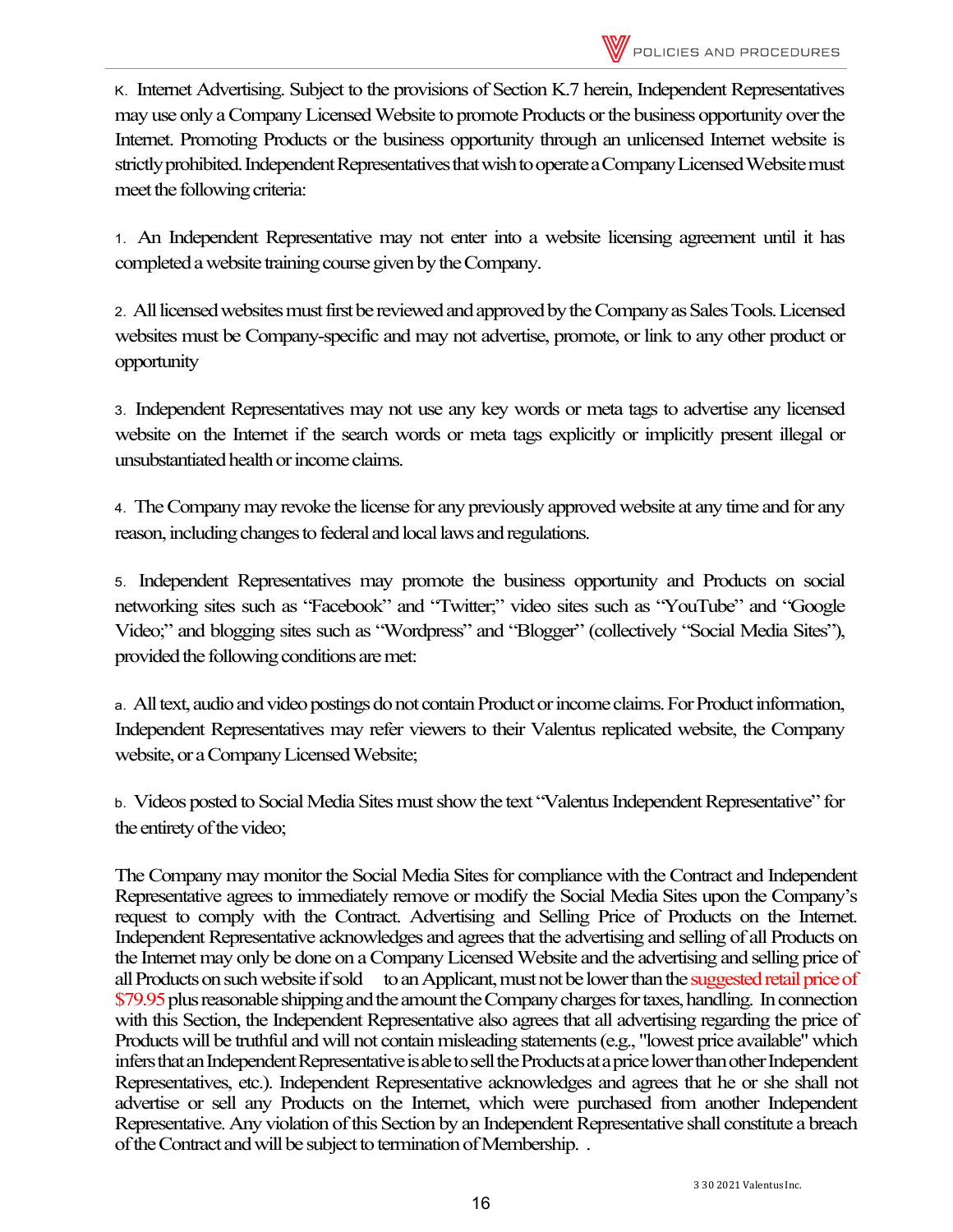

L. The sale of Company product on social media sites, third-party sites, or otherwise, as defined in this Section is not permitted. Third-party sites include but are not limited to: Amazon, eBay, Craigslist, and Facebook Marketplace. For further clarity between the distinction in social media sites and third-party sites Company reserves the right to be the ultimate decision maker in its sole discretion on such definitions either with or without an Independent Representative requesting such review. In accordance with the particular site's policies, Independent Representatives may only market product or the opportunity on such sites and direct any Customers or aspiring Independent Representatives to the Company corporate website or to an Independent Representative 's created site that is permitted under these Policies and Procedures.

M. Independent Representatives are independent contractors as described in these Policies and Procedures, but an Independent Representative's use of Company's name, likeness, or other proprietary information can still be implied to be directed by Company. Accordingly, all Independent Representative s are made aware through these Policies and Procedures and this Section that they are personally responsible for their online postings and all other online activity that relates to or can be imputed to Company, whether intended or not.

N. It is imperative that every Independent Representative understands that even when interacting in their personal capacity, their actions can be imputed to Company due to using Company marks, products, or other related materials (i.e., an Independent Representatives background photo on a social media site is Company related and an Independent Representative posts something unrelated to the business as an Independent Representative of Company, this can still be imputed to Company and would fall under this definition.)

O. Any posting that is false, misleading or deceptive is prohibited. An Independent Representative shall not commingle any other business activity, sales, earnings or potential as these are considered deceptive and confusing.

P. In addition, Independent Representatives are responsible for all that is posted and should refrain from posting anything including but not limited to pictures, videos, music, writings, or any other tangible or intangible posting that is copyrighted, trademarked, or otherwise owned by another. Independent Representative s should be cognizant of the location that they receive materials and be aware of the repercussions of posting anything freely. This not only opens Independent Representative to both scrutiny and potential litigation but also has a deleterious impact on other Independent Representatives and Company's brand as a whole.

Q. Mass Communications. For purposes of this Section, "Mass Communications" are defined as communications intended to reach twenty (20) or more Independent Representatives in the sender's Downline Organization or at least three Independent Representatives who are cross-line by an Independent Representative:

1. Independent Representatives targeted to receive the Mass Communications must have knowingly "opted in" to hear or receive the Mass Communication through registration (if the Mass Communication will be received at an event or webinar); and/or through an affirmative request if the Mass Communication is delivered through an email or on a website.

- 2. If by e-mail, there must be an "opt out" feature prominently displayed in the Mass Communication.
- 3. The Mass Communication must comply with the terms of this Section.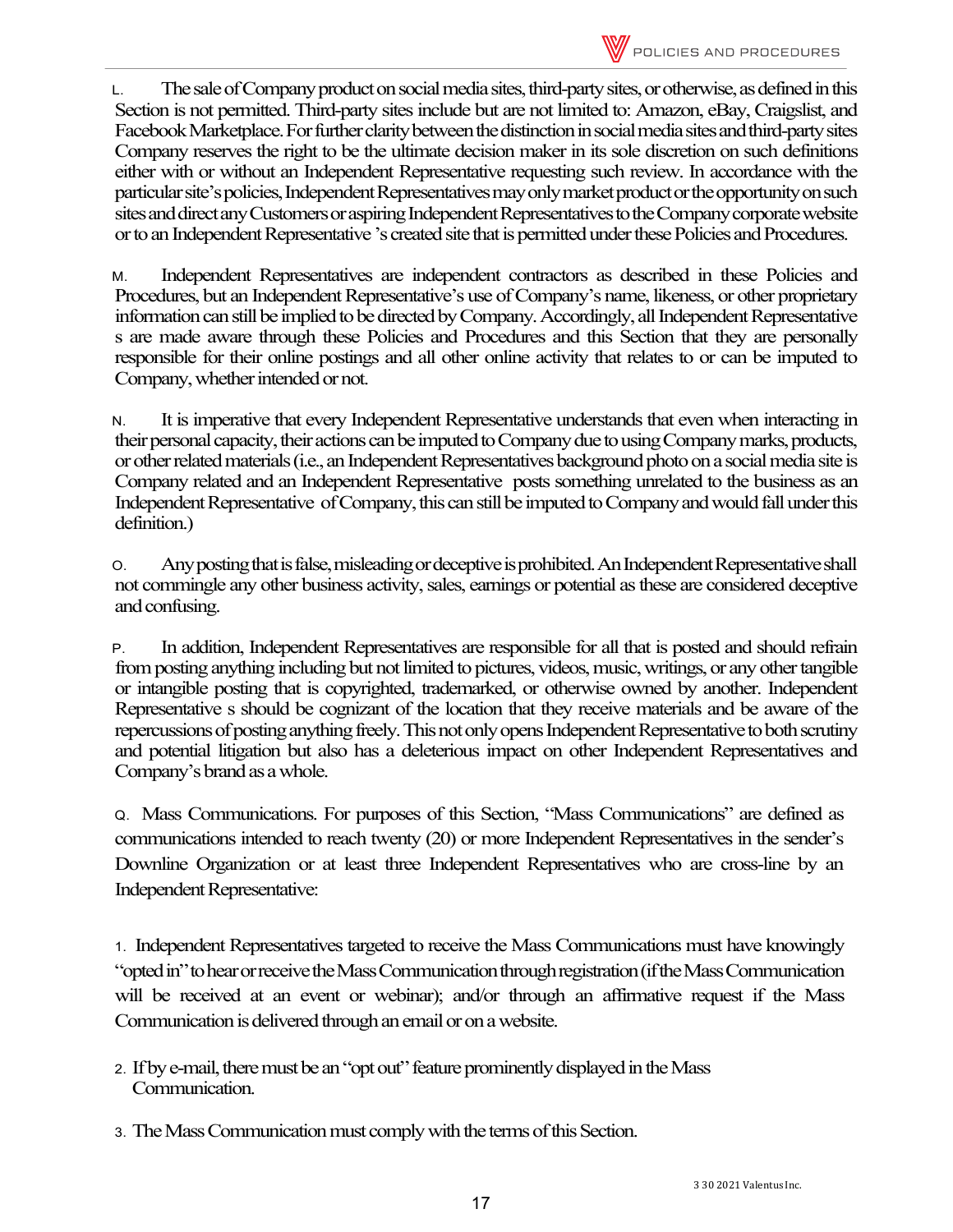4. The following disclaimer shall be prominently positioned in all MassCommunications that promote any particular building method:

There are many methods and techniques used successfully for building your Valentus business. The building method promoted [in/at] this [website/webinar/email/ meeting/] may be different from that which is taught by your upline. Please consult with your upline if they have taught you a different building method or if you have any questions.

5. Independent Representative acknowledges that all owing the Independent Representative to create databases of Independent Representative information for Mass Communications, the sale of tools, and for any other purposes constitutes the use of Company Confidential Information, which information is the Company's trade secrets, and such use can be a substantial financial benefit to the Independent Representative. Independent Representative acknowledges that he or she is subject to the Cross-Company Recruiting obligations set forth in this agreement and shall survive the termination of the Contract.

R. Lead Distribution. Persons who are outside the Company network often make inquiries to the Company about its Products. If the Company is able to determine that the inquiring Person received the information from a specific Independent Representative or that there is a particular Independent Representative that the Person is acquainted with, every attempt will be made to refer the Person to that Independent Representative. If an association with a particular Independent Representative cannot be determined, final judgment with respect to the positioning of leads remains the right of the Company.

S. Public Relations Matters. The Company encourages Independent Representatives to use personal media coverage to expand and build their business; however, certain situations require the Independent Representative to contact the Company. These would include:

1. Instances where the story or medium has national potential;

2. Cases where the story calls for a wider Company/Product perspective; and/or

3. When the Independent Representative is questioned about Company sales figures and/or business strategies.

T. Retail or Service Establishments: An Independent Representative may sell Products or promote the business opportunity through Retail or Service Establishments in Countrieswhere Valentus is licenced to conduct such business as long as i) the display of Independent Representative information within the premises of a Retail or Service Establishment is clearly indicated, and ii) the product is not sold for an amount less than the suggested retail price of \$79.95 as shown on the website.

## **Section 6: Breach of Contract Procedures**

A. Conditional Obligations. The Company's obligations to an Independent Representative are conditionedupon the Independent Representative's faithful performance of the terms and conditions of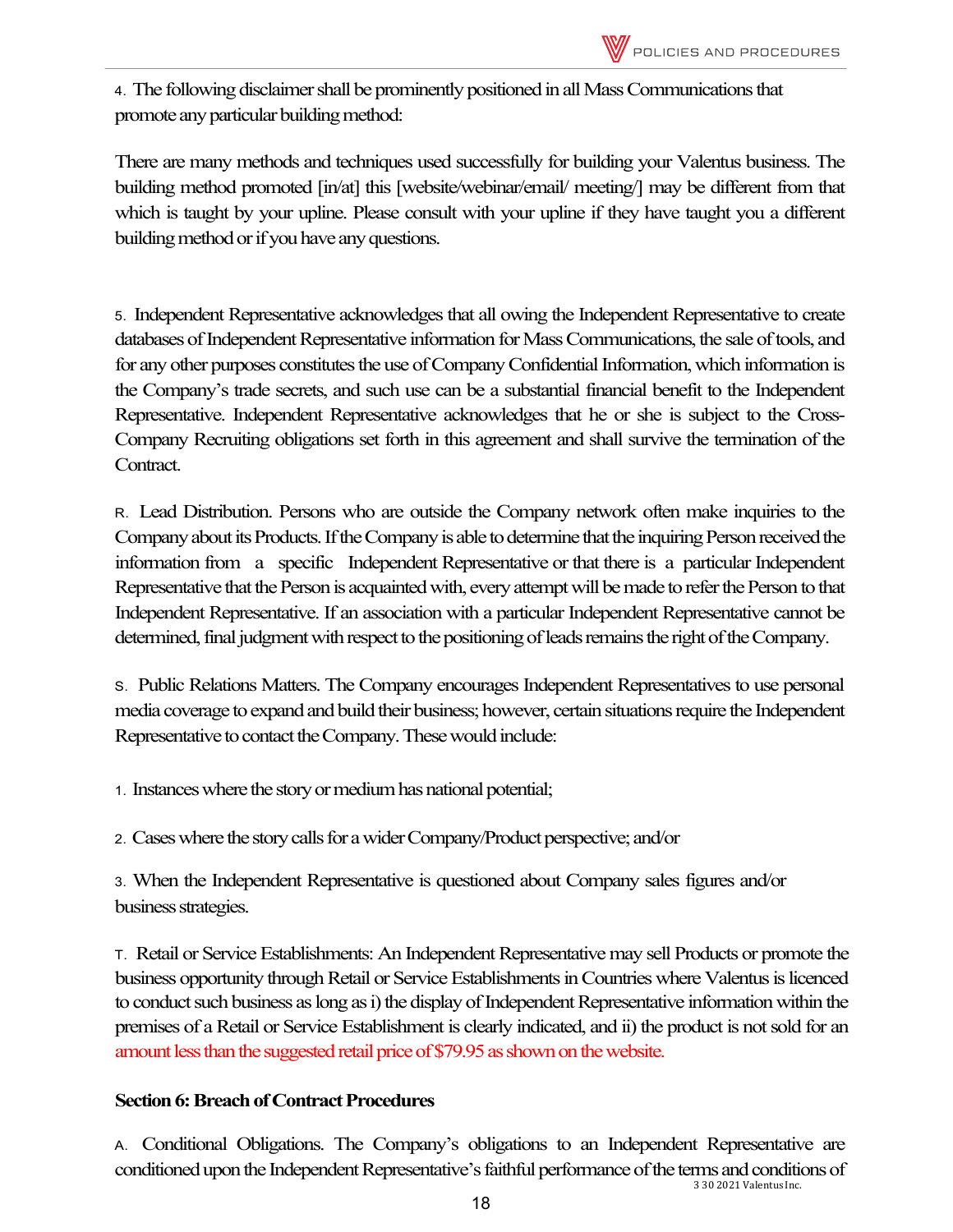theContract. The Company, in its sole discretion, will determine if an Independent Representative is in breach of the Contract and may elect any or all-available remedies.

B. Remedies. In the event of breach, the Company may elect to take no action or to exercise some or all contractual remedies and remedies at law or in equity, including, but not limited to:

- 1. Notify the Independent Representative either in writing or verbally of the breach and providing a notice to cure the breach;
- 2. Require from the Independent Representative additional assurances of future compliance;
- 3. Withhold or deny recognition and attendant perks;
- 4. Assess damages and withhold them from commission payments;
- 5. Suspend Independent Representative Rights temporarily or permanently;
- 6. Seek injunctive relief;
- 7. Terminate the Contract; and
- 8. Seek damages and associated costs.

C. Reporting Contract Breaches. If an Independent Representative observes or is aware of another Independent Representative's violation of any term or condition of the Contract, the observing Independent Representative shall submit a written complaint to the Company's support department through email. Because of the difficulties of investigating and asserting appropriate remedies for stale claims, any complaint for breach of the terms and conditions of the Contract other than Cross-Company Recruiting must be brought to the Company's attention for review within eighteen (18) months of the start of the alleged violation; Cross-Company Recruiting violations must be brought to the Company's attention within six (6) months of the alleged violation. Failure to report a violation within that time period may result in the Company not pursuing the allegations in order to prevent the Independent Representative Business from being disrupted due to stale claims. However, this policy does not waive the Company's right to investigate and discipline Independent Representatives found guilty of the stale claims.

D. Circumvention of the Contract. The Contract is designed to protect Independent Representatives and the Company from the adverse consequences of their violation. Independent Representatives who intentionally circumvent the Contract to accomplish indirectly what is prohibited directly will be disciplined as if the applicable policy or rule had been broken directly. In such circumstances, all of the available remedies as stated above will be available to the Company. The Contract is not intended to give an Independent Representative the right to enforce the Contract against another Independent Representative directly, or to take any legal action against another Independent Representative.

## **Section7: Termination**

1. An Independent Representative may terminate the Contract by writing a request to support to office of thewebsite.

2. The Company may terminate the Contract if the Independent Representative violates the terms of the Contract and any amendments thereto.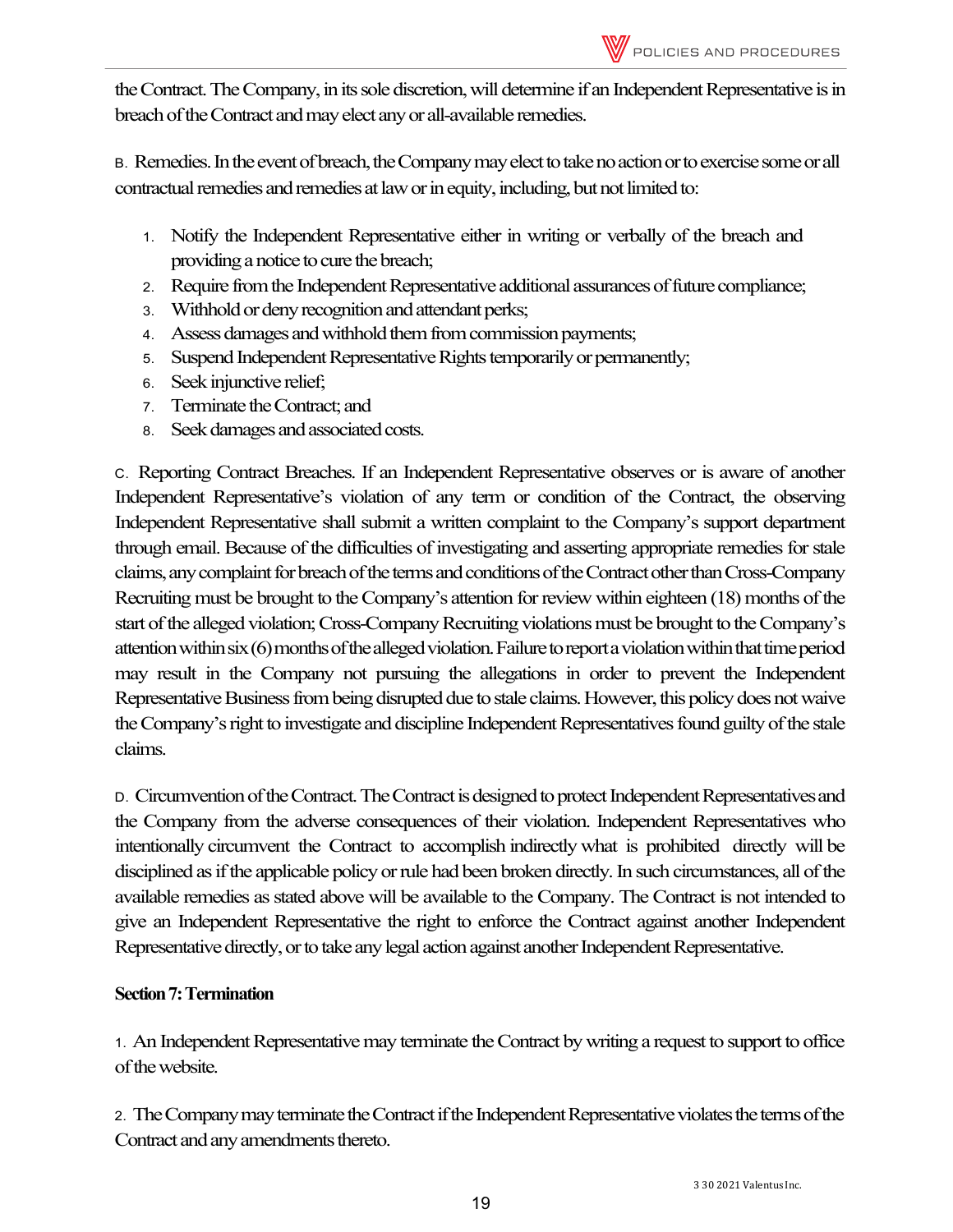3. An Independent Representative who voluntarily terminates Membership and is not in breach of the Contract may re-join under the same enroller at any time. However, to re-sign under a New Enroller, a person must have six consecutive months of orderinactivity, which follows their voluntary termination.

A. Return of Confidential Information. An Independent Representative must return all Confidential Information, including any information derived therefrom, over which he or she has direct or indirect control to the Company upon termination or upon demand of the Company. If any such Confidential Information cannot be returned because it is in electronic format, the Independent Representative shall permanently delete and erase the Confidential Information upon termination or upon demand.

B. Buyback. If an Independent Representative is in breach, the Company reserves the right to stop or delaythe buy-back process set forth in this Contract.

C. Effects of Termination for Breach of Contract.

1. An Independent Representative whose Contract is terminated by the Company must wait six (6) months before applying for a new Membership. During that time, the Independent Representative can have no Beneficial Interest in any other Membership.

2. Upon termination of the Contract, all of the Independent Representative's rights in and to the Membership and the Independent Representative Business are revoked and terminated. In acknowledgement of the damages the Company has likely suffered and/or will suffer as a result of Independent Representative's breach, including but not limited to, all or any of the following:(i) loss of good will and loss in the value of the Company's confidential and proprietary information and trade secrets; (ii) loss of a portion of the value of the Company's business; and (iii) loss of future profits; Independent Representative consents that any unpaid Commissions may be forfeited to the Company to offset a portion of the damages.

3. The Company may elect to reorganize the Downline Organization of a position terminated for breach in a manner that serves the best interests of the Company, Downline Organizationand Upline.

4. Where the Company elects to terminate aposition in which there is morethan one Beneficial Interest holder, the following may apply: a) the departing Beneficial Interest holder(s) must relinquish all rights to, and interests in, the Membership; b) The Company may not divide or reassign any of the Downline Organization; and c) The Company may not split Commissions between the prior or current Beneficial Interest holders of the Membership.

D. Effects of Voluntary Termination by the Independent Representative.

1. The Contract can be voluntarily terminated by an Independent Representative who isnot in breach of the Contract for any reason, at any time, by providing written notice to the Company signed by all Person(s) listed on the Independent Representative Agreement. The termination is effective on the date the Company receives the written notice. If an Independent Representative is in breach of the Contract, he or she cannot voluntarily or unilaterally terminate the Contract.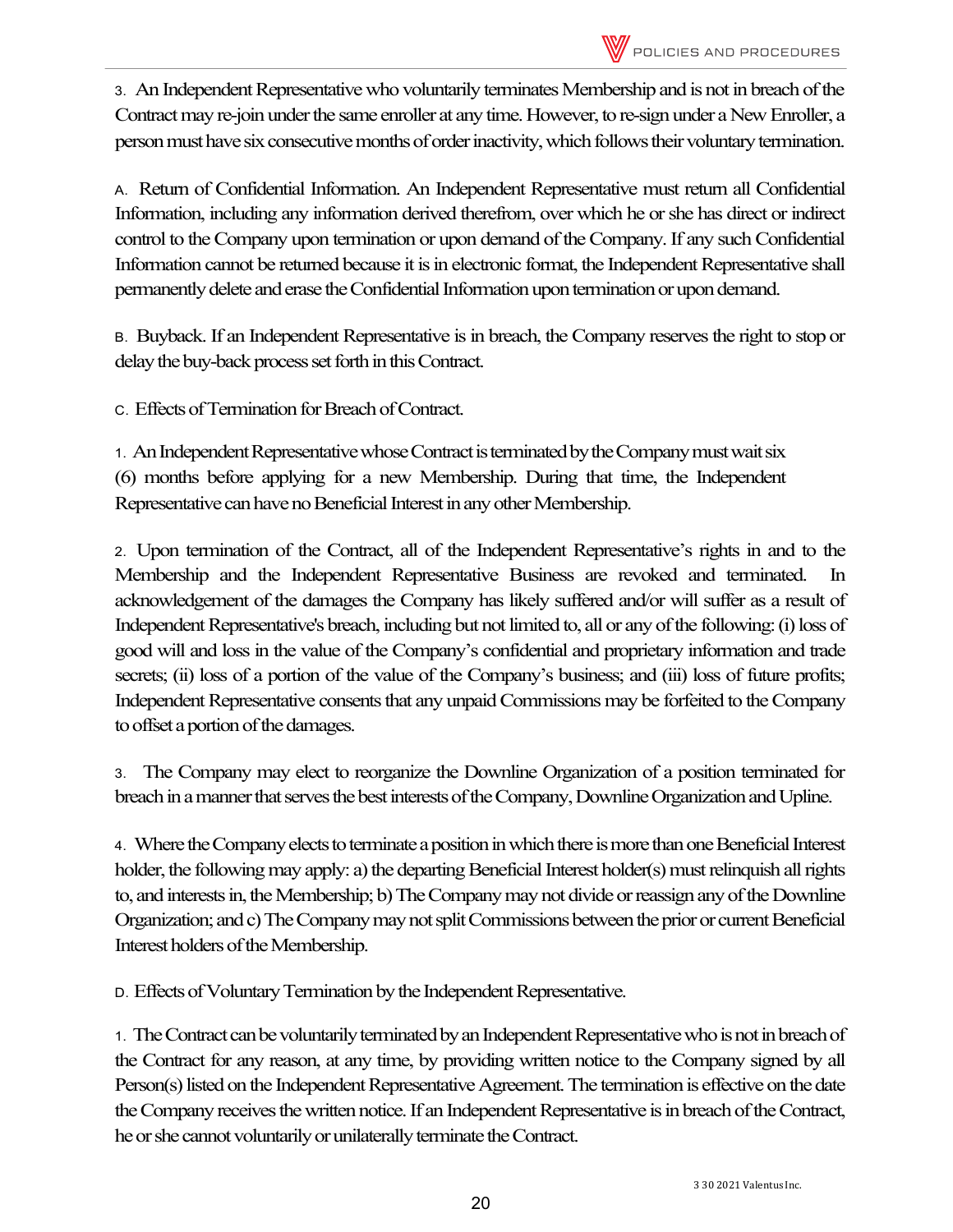2. Upon termination of the Contract, all of the Independent Representative's rights in and to the Membership and the Independent Representative Business are revoked and terminated. An Independent Representative who voluntarily terminates Membership and is not in breach of the Contract may re-join under a new Membership under the same or a new enroller at any time.

3. An Independent Representative may not terminate voluntarily if the Membership is not in good standing with the Company, as may be evidenced by, but not limited to, any of the following conditions: (i) a temporary Membership; (ii) a business position is on hold, suspension or probation; (iii) the Membership is under investigation, but no formal discipline has taken place; or (iv) notice of intent to terminate has been sent.

## **Section 8: Miscellaneous**

A. The Contract contains the entire understanding concerning the subject matter hereof between the Company and the Independent Representative, and is intended as a final, complete, and exclusive expression of the terms of the parties. This Contract supersedes and replaces all prior negotiations and proposed, but unexecuted agreements, either written or oral. Any prior agreements, promises, negotiations, or representations, either written or oral, relating to the subject matter of this Contract, are of no force or effect. If there is any discrepancy between verbal representations made to the Independent Representative by any employee or agent of the Company and the terms of the Contract, the express written terms and requirements of the Contract will prevail.

B. The section and subsection headings in the Contract are inserted solely as a matter of convenience and for reference, and will not be considered in the construction or interpretation of any provision hereof. Unless the context otherwise specifically requires, all references to sections of the Contract will refer to all subsections thereof.

C. The Company reserves the right to make any modifications to the Contract, provided that the modifications are communicated by the Company to the Independent Representative at least thirty (30) days prior to taking effect. The Company may communicate these modifications by posting any portion of the modified Contract on the Company's website, or by any other method of communication. The Independent Representative is deemed to have accepted the modification to the Contract if the Independent Representative engages in any Independent Representative Business, renews its Membership, or accepts Commissions after the thirty(30) day period is ended.

**NOTWITHSTANDING ANYTHING TO THE CONTRARY ABOVE, ANY AMENDMENT BY THE COMPANY TO THE DISPUTE RESOLUTION SECTION HEREIN SHALL ONLY TAKE EFFECT UPON AN INDEPENDENT REPRESENTATIVE'S EXPRESS AGREEMENT TO SUCH AMENDMENT. AN INDEPENDENT REPRESENTATIVE MAY INDICATE THEIR AGREEMENT TO SUCH PROPOSED AMENDMENT BY FOLLOWING THE INSTRUCTIONS ACCOMPANYING THE PROPOSED AMENDMENT THAT WILL APPEAR WHEN LOGGING IN TO THE CORPORATE WEBSITE OR, THE INDEPENDENT REPRESENTATIVE'S PERSONAL WEBSITE. COMPANY MAY TERMINATE THE CONTRACT OF ANY INDEPENDENT REPRESENTATIVE WHO DOES NOT AGREE TO A PROPOSED AMENDMENT TO THE DISPUTE RESOLUTION**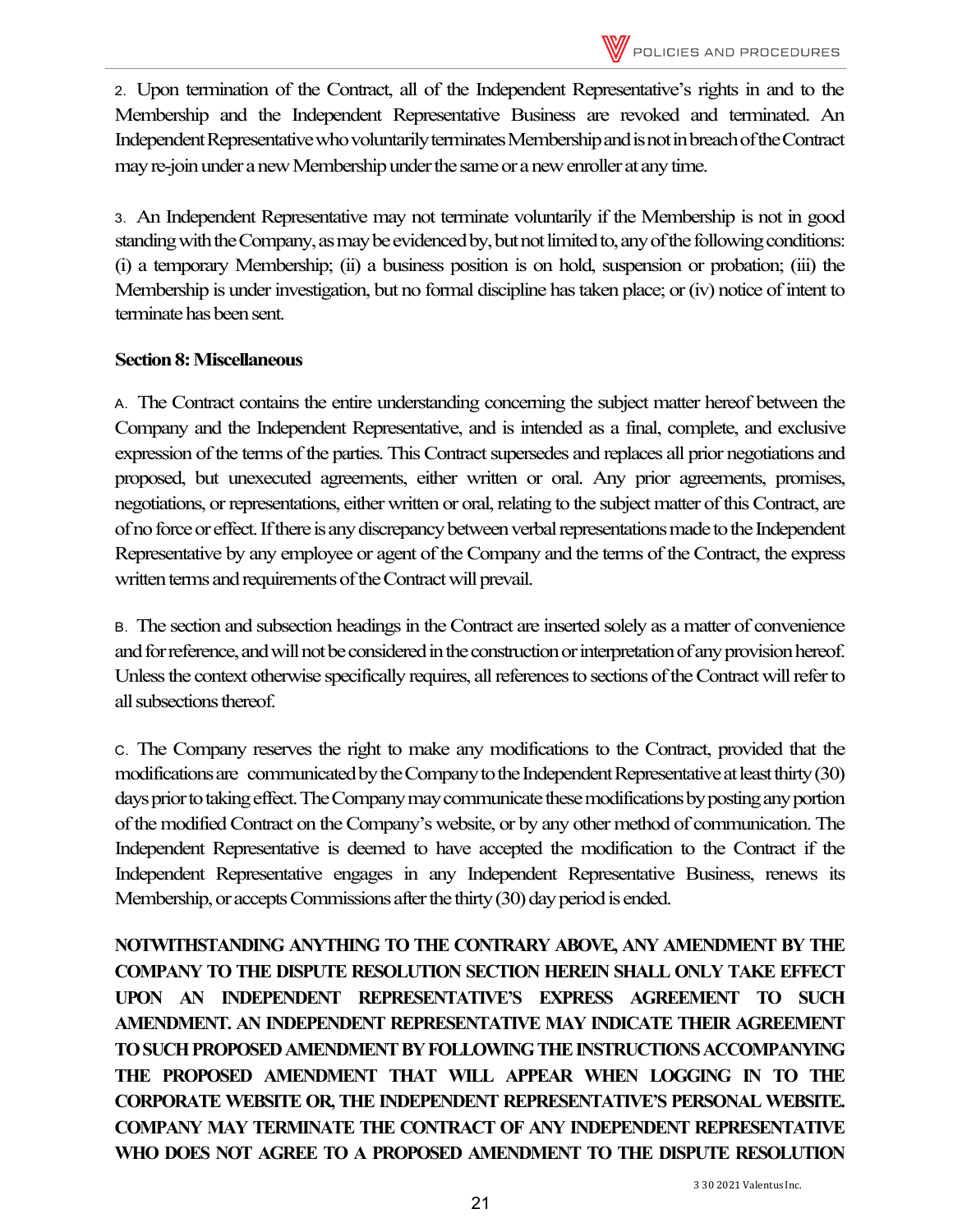

**SECTION WITHIN THIRTY (30) DAYS AFTER THE EFFECTIVE DATE OF THE AMENDMENT. ANY SUCH AMENDMENT SHALL APPLY TO ALL CLAIMS BROUGHT BY COMPANY OR THE INDEPENDENT REPRESENTATIVE ON OR AFTER THE EFFECTIVE DATE OF THE AMENDMENT, REGARDLESS OF THE DATE OF OCCURRENCE OR ACCRUAL OF ANY FACTS UNDERLYING SUCH CLAIM.**

D. The Company extends no product warranties, either expressed or implied, beyond those specifically articulated in the Contract. The Company disclaims and excludes all warranties regarding possible infringement of any United States or foreign patent, trademark, trade name, copyright, or trade secret arising from the Independent Representative's operations. THE COMPANY HEREBY DISCLAIMS ALL WARRANTIES, EXPRESS OR IMPLIED, INCLUDING, WITHOUT LIMITATION, ALL IMPLIED WARRANTIES OF MERCHANT ABILITY, AND FITNESS FOR A PARTICULAR PURPOSE, ACCURACY AND NON-INFRINGEMENT. THIS DISCLAIMER OF WARRANTY CONSTITUTES AN ESSENTIAL PART OF THIS AGREEMENT.

E. Any waiver by the Company of an Independent Representative's breach of a Contract provision must be in writing and will not be construed as a waiver of any subsequent or additional breach by the Independent Representative. The failure by the Company to exercise any right or privilege under the Contract will not constitute a waiver of that right or privilege.

F. If any term or condition of this Contract is judicially invalidated, prohibited, or otherwise rendered unenforceable in any jurisdiction, it is unenforceable only to the extent of the invalid, prohibited or unenforceable provision in that jurisdiction only, and it will not render unenforceable or invalidate any other provision of the Contract, nor will the Contract be rendered unenforceable or invalidated in another jurisdiction. Furthermore, any provision found unenforceable

G. Force Majeure. Independent Representative acknowledges that the Company is not liable for any damages or losses caused by the delay or inability to manufacture, sell, or deliver its products due tolabor strikes, accidents, fire, flood, acts of civil authority, acts of God, acts of terrorists, pandemics or from any other causes that are beyond the control of the Company.

H. Governing Law, Arbitration Injunctive Relief. The State of Texas is the place of the origin of this Contract and is where the Company accepted the offer of the Applicant to become an Independent Representative and where the Independent Representative entered into the Contract with the Company. The Contract is therefore to be construed in accordance with the laws of the State of Texas (without giving effect to any conflict of law provision or rule) as to contracts made and to be wholly performed within the State. Any controversy or claim arising out of or relating to the Contract or the breach thereof, or any controversy or claim relating to the business relationships arising between Independent Representatives shall be resolved by mandatory, final, binding, non- appealable arbitration in Dallas, Texas, United States of America.

I. Disciplinary Sanctions. Violation of the Contract, these Policies, violation of any common law duty, including but not limited to any applicable duty of loyalty, any illegal, fraudulent, deceptive, or unethical business conduct or any act or

3 30 2021 Valentus Inc.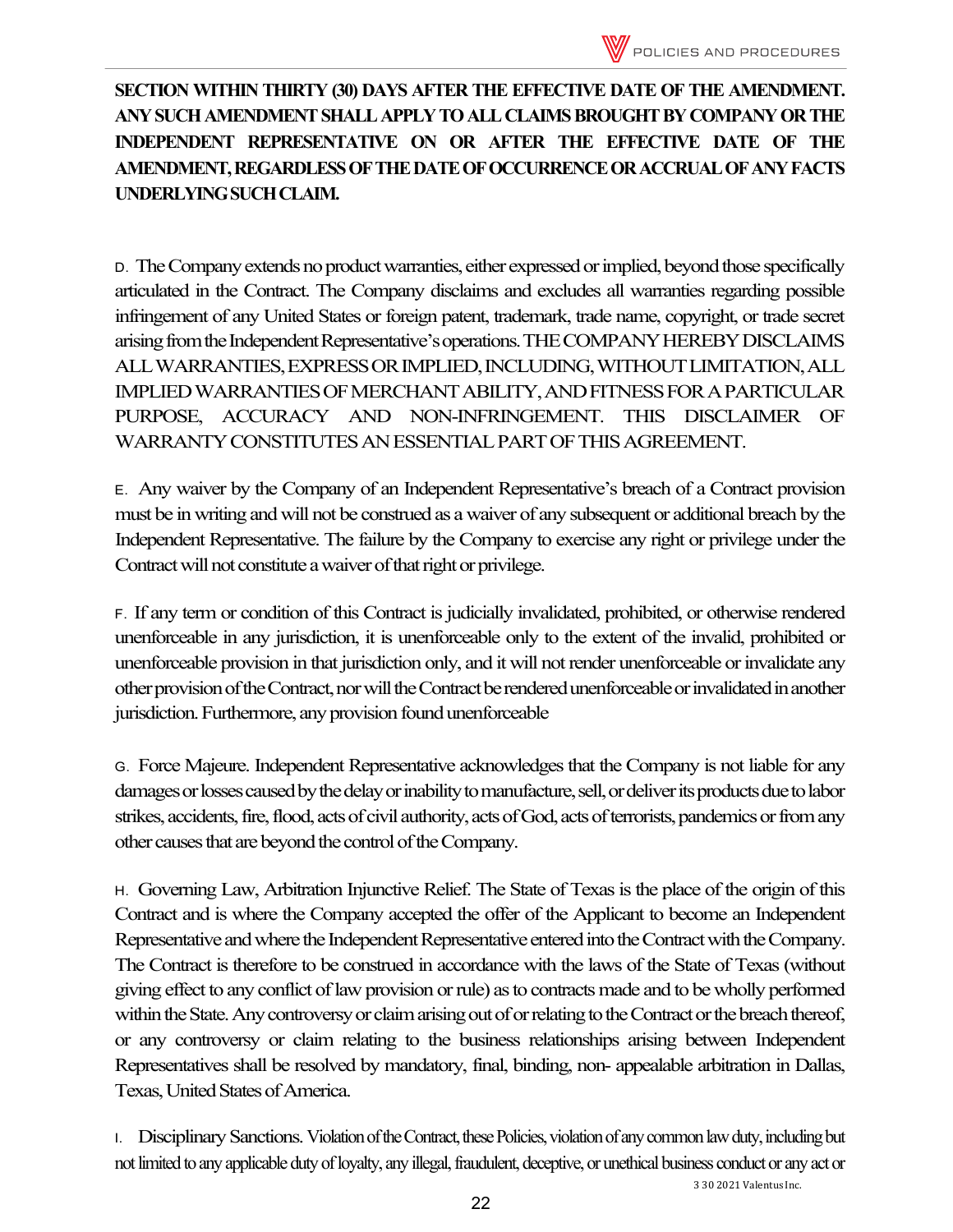omission by a Partner that, in the sole discretion of the Company, may damage its reputation or goodwill (such damaging act or omission need not be related to the Partner's Companybusiness), may result, at Company's sole discretion, in one or more of the following corrective measures:

- a. Issuance of a written warning oradmonition;
- b. Requiring the Independent Representative to take immediate corrective measures;
- c. Imposition of a fine, which may be withheld from bonus and commission checks;
- d. Loss of rights to one or more bonus and commission checks;
- e. Withholding from an Independent Representative all or part of the Independent Representative's bonuses and commissions during the period that the Company is investigating any conduct allegedly contrary to the Contract. If an Independent Representative's business is cancelled for disciplinary reasons, the Independent Representative will not be entitled to recover any commissions withheld during the investigation period;
- f. Suspension of the individual's Independent Representative Contract for one or more pay periods;
- g. Involuntary termination of the offender's Independent RepresentativeContract;
- h. Any other measure expressly allowed within any provision of the Contract or which the Company deems practicable to implement and appropriate to equitably resolve injuries caused partially or exclusively by the Independent Representative's policy violation or contractual breach;
- i. Instituting legal proceedings for monetary and/or equitable relief. Each violation is reviewed on a case-by-case basis, and all disciplinary actions are at the sole discretion of the Company.
- J. Dispute Resolution. THIS PROVISION CONTAINS AN AGREEMENT THAT AFFECTS HOW CLAIMS AN INDEPENDENT REPRESENTATIVE MAY HAVE AGAINST THE COMPANY, OR CLAIMS THE COMPANY MAY HAVE AGAINST AN INDEPENDENT REPRESENTATIVE, WILL BE RESOLVED. THE PARTIES UNDERSTAND AND AGREE THAT THE DISPUTE RESOLUTION AGREEMENT IN THIS SECTION OPERATES AS A SEPARATE AND DISTINCT AGREEMENT THAT IS SEVERABLE FROM THE REMAINDER OF THE CONTRACT AND IS ENFORCEABLE REGARDLESS OF THE ENFORCEABILITY OF ANY OTHER PROVISION OF THE CONTRACTOR THE CONTRACTAS A WHOLE. CONSIDERATION FOR THIS DISPUTE RESOLUTION AGREEMENT INCLUDES, WITHOUT LIMITATION, THE PARTIES' MUTUAL AGREEMENT TO ARBITRATE CLAIMS. THE PARTIES FURTHER UNDERSTAND AND AGREE THAT THE UNENFORCEABILITY OF THE CONTRACT IN WHOLE OR IN PART SHALL NOT SUPPORT A FINDING THAT THE DISPUTE RESOLUTION AGREEMENT IN THIS SECTION IS UNENFORCEABLE. THE FEDERAL ARBITRATION ACT ("FAA") SHALL GOVERN THE DISPUTE RESOLUTION AGREEMENT IN THIS SECTION WITHOUT GIVING EFFECT TO ANY LAW TO THE CONTRARY.

Although the Contract is made and entered into between the Independent Representative and the Company, Company affiliates, owners, members, managers and employees ("Related Parties") are intended third-party beneficiaries of the Contract for purposes of the provisions of the Contract referring specifically to them, including this agreementto negotiate, mediate, and arbitrate. The Parties acknowledge that nothing contained herein is intended to create any involvement by, responsibility of, or liability for, the Related Parties with respect to any dealings between the Independent Representative and the Company, and the Parties further acknowledge that nothing contained herein shall be argued by either of them to constitute any waiver by the Related Parties of any defense which Related Parties may otherwise have concerning whether they can properly be made a party to any dispute between the other parties.

Any controversy, claim or dispute of whatever nature arising between an Independent Representative, on the one hand, and the Company and/or the Related Parties on the other, including but not limited to those arising out of or relating to the Contract including these Policies or the breach thereof, the sale, purchase or use of the Company services, or the commercial, economic or other relationship of an Independent Representative and Company and/or the Related Parties (for purposes of this Section, each a "party"), whether such claim is based on rights, privileges or interests recognized by or based upon statute, contract, tort, common law or otherwise ("Dispute"), and any Dispute as to the arbitrability of a matter under this provision, shall be settled through negotiation, mediation or arbitration, as provided herein.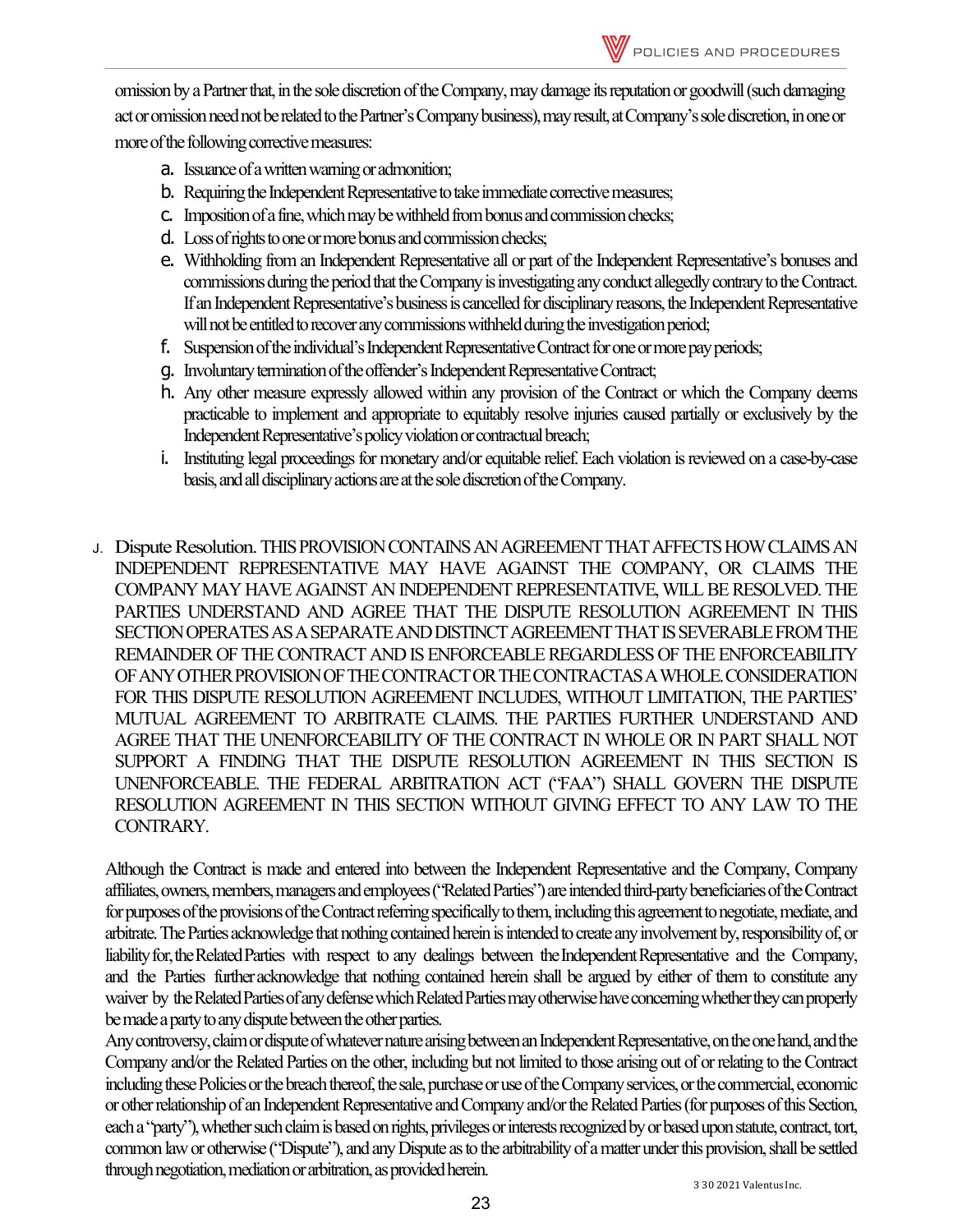#### **A. Mediation**

If a Dispute arises, the parties shall first attempt in good faith to resolve it promptly by negotiation. Any of the parties involved in the Dispute may initiate negotiation by providing notice (the "Dispute Notice") to each involved party setting forth the subject of the Dispute and the relief sought by the party providing the Dispute Notice, and designating a representative who has full authority to negotiate and settle the Dispute. Within ten (10) Business Days after the Dispute Notice is provided, each recipient shall respond to all other known recipients of the Dispute Notice with notice of the recipient's position on and recommended solution to the Dispute, designating a representative who has full authority to negotiate and settle the Dispute. Within twenty (20) Business Days after the Dispute Notice is provided, the representatives designated by the parties shall confer either in person at a mutually acceptable time and place or by telephone or other electronic means such as videoconferencing, and thereafter as often as they reasonably deem necessary, to attempt to resolve the Dispute. At any time twenty (20) Business Days or more after the Dispute Notice is provided, but prior to the initiation of arbitration, regardless of whether negotiations are continuing, any party may submit the Dispute to JAMS formediation by providing notice of such request to all other concerned parties and providing such notice and a copy of all relevant Dispute Notices and notices responding thereto to JAMS. In such case, the parties shall cooperate with JAMS and with one another in selecting a mediator from the JAMS panel of neutrals and in promptly scheduling the mediation proceedings, and shall participate in good faith in the mediation either in person at a mutually acceptable time and place or by telephone or other electronic means such as videoconferencing, in accordance with the thenprevailing JAMS's mediation procedures and this Section, which shall control.

#### **B. Arbitration**

Any Dispute not resolved in writing by negotiation or mediation shall be subject to and shall be settled exclusively by final, binding arbitration before a single arbitrator or, for Disputes in excess of \$2 million, a panel of three arbitrators, in the City of Dallasin the State of Texas, United States of America, in accordance with the then-prevailing Comprehensive Arbitration Rules of JAMS, Inc. No party may commence Arbitration with respect to any Dispute unless that party has pursued negotiation and, if requested, mediation, as provided herein, provided, however, that no party shall be obligated to continue to participate in negotiation or mediation if the parties have not resolved the Dispute in writing within sixty (60) Business Days after the Dispute Notice was provided to any party or such longer period as may be agreed by the parties. Unless otherwise agreed by the parties, the mediator shall be disqualified from serving as an arbitrator in the case. The parties understand and agree that if the arbitrator or arbitral panel awards any relief that is inconsistent with the Limitation of Liability provision of these Policies and Procedures, such award exceeds the scope of the arbitrator's or the arbitral panel's authority, and any party may seek a review of the award in the exclusive jurisdiction and venue of the courts of the State of Texas, residingin the City of Dallas.

Notwithstanding the foregoing, venue and jurisdiction for any claims or disputes arising under or relating to the Contract brought by residents of Louisiana shall be established pursuant to Louisiana law.

## **C. Class Action Waiver**

**THE NEGOTIATION, MEDIATION OR ARBITRATION OF ANY DISPUTE SHALL BE LIMITED TO INDIVIDUAL RELIEF ONLY AND SHALL NOT INCLUDE CLASS, COLLECTIVE OR REPRESENTATIVE RELIEF. IN ANY ARBITRATION OF A DISPUTE, THE ARBITRATOR OR ARBITRAL PANEL SHALL ONLY HAVE THE POWER TO AWARD INDIVIDUAL RELIEF AND SHALL NOT HAVE THE POWER TO AWARD ANY CLASS, COLLECTIVE OR REPRESENTATIVE RELIEF. THE PARTIES UNDERSTAND AND AGREE THAT EACH IS WAIVING THE RIGHT TO TRIAL BY JURY OR TO PARTICIPATE IN A CLASS, COLLECTIVE OR OTHER REPRESENTATIVE ACTION.** 

To the fullest extent allowed by law: 1) the costs of negotiation, mediation and arbitration, including fees and expenses of any mediator, arbitrator, JAMS, or other persons independent of all parties acting with the consent of the parties to facilitate settlement, shall be shared in equal measure by Independent Representative, on the one hand, and the Company and any Related Parties involved on the other, except where applicable law requires that the Company bear any costs unique to arbitration (which Company shall bear); and 2) the arbitrator or arbitral panel or, in the case of provisional or equitable relief or to challenge an award that exceeds arbitral authority as described in this Section, the court, shall award reasonable costs and attorneys' fees to the person or entity that the arbitrator, arbitral panel, or court finds to be the prevailing party; provided, however, that if fees are sought under a statute or rule that sets a different standard for awarding fees or cots, then that statute or rule shall

3 30 2021 Valentus Inc.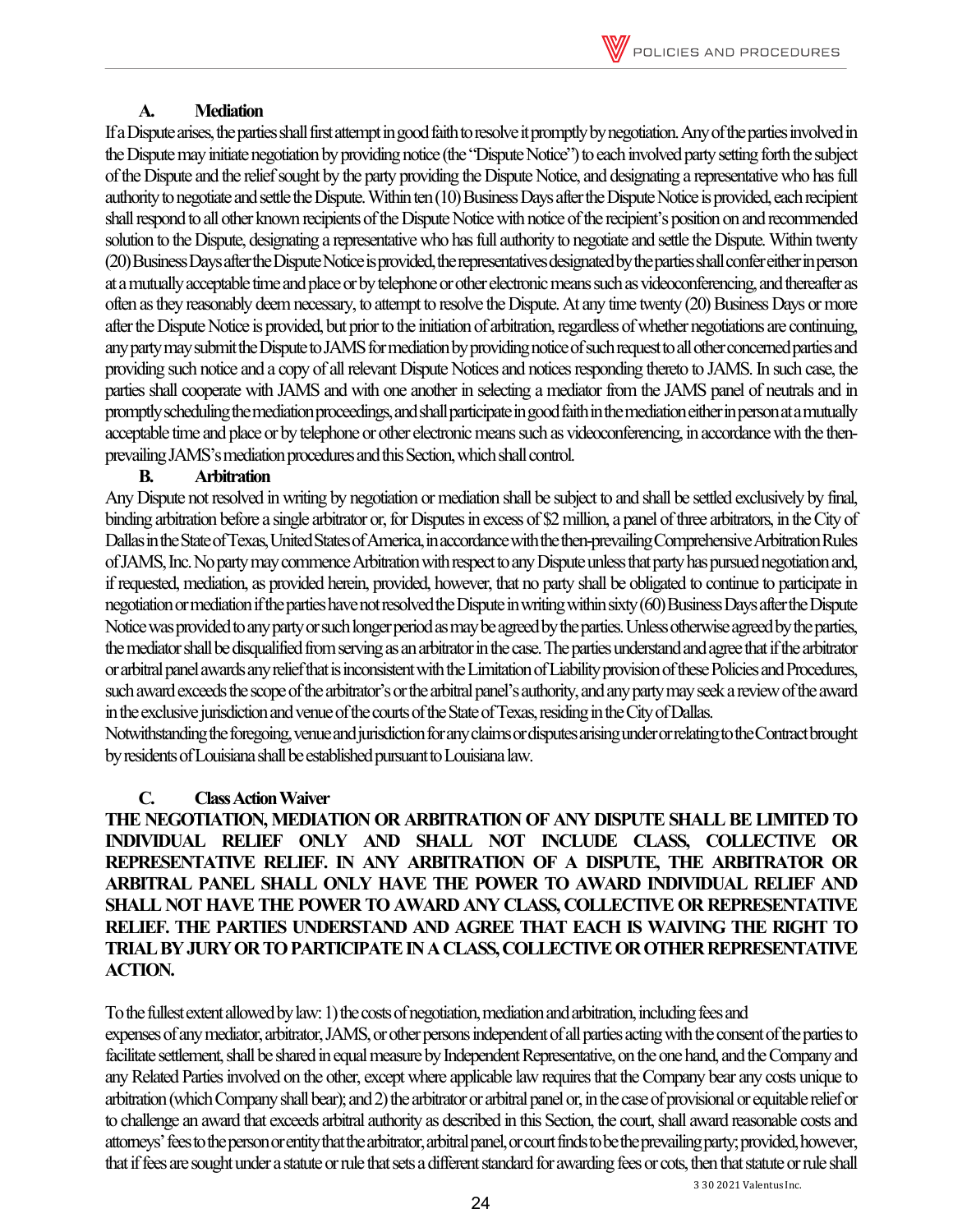## apply.

Nothing in these Policies shall prevent the Company from applying to and obtaining from any court having jurisdiction a writ of attachment, a temporary injunction, preliminary injunction, permanent injunction, or other relief available to safeguard and protect the Company's interest prior to, during, or following the filing of any arbitration or other proceeding or pending the rendition of a decision or award in connection with any arbitration or other proceeding.

- K. Liquidated Damages. In any case which arises from or relates to the wrongful termination of the Contract and/or an Independent Representative's business, Company and the Independent Representative agree that damages will be extremely difficult to ascertain. Therefore, the Company and the Independent Representative stipulate that if the involuntary termination of the Contract and/or loss of the Independent Representative's Company business is proven and held to be wrongful under any theory of law, the Independent Representative's sole remedy will be liquidated damages calculated as follows:
	- a. For Independent Representative's earning \$10,000 or more per month below, liquidated damages will be in the amount of their gross compensation that they earned pursuant to the Company's Compensation Plan in the eighteen(18) months immediately preceding the termination.
	- b. In any action arising from or relating to the Contract, the Company business, or the relationship between the Company and an Independent Representative, both Parties waive all claims for incidental and/or consequential damages, even if the other Party has been apprised of the likelihood of such damage. The Company and Independent Representative further waive all claims to exemplary and punitive damages.

L.Attorney's Fees. If any suit, action, or proceeding is brought to enforce any term or provision of this Contract, the prevailing party shall be entitled to recover reasonable attorneys' fees, costs, and expenses incurred, in addition to any other relief to which such party maybe legally entitled.

M.Successors and Assigns. The Contract will be legal and binding upon and inure to the benefit of the heirs, devisees, executors, administrators, personal representatives, successors, and assigns (as applicable) of the respective parties hereto.

N. Limitation of Liability. To the extent permitted by law, the Company, its directors, officers, members, managers, shareholders, employees, assigns and agents (collectively referred to as "Responsible Parties") shall not be liable for, and the Independent Representative releases Company and its Responsible Parties from and waive all claims, for any loss of profits, indirect, direct, special or consequential damages, and for any other losses incurred or suffered by Independent Representatives as a result of:

(i) Independent Representative's breach of the Contract, (ii) the promotion or operation of the Membership and the Membership Business; (iii) Independent Representative's incorrect or wrong data or information provided to the Company or its Responsible Parties; or (iv) the Independent Representative's failure to provide any information or data necessary for the Company to operate its business. EACH DISTRIBUTOR AGREES THAT THE ENTIRE LIABILITY OF THE COMPANY AND ITS RESPONSIBLE PARTIES FOR ANY CLAIM WHATSOEVER RELATED TO THE CONTRACT, BUT NOT LIMITED TO, ANY CAUSE OF ACTIONSOUNDING IN CONTRACT, TORT, OR EQUITY, SHALL NOT EXCEED, AND SHALL BE LIMITED TO, THE AMOUNT OF PRODUCTS THE DISTRIBUTOR HAS PURCHASED FROM THE COMPANY THAT ARE IN RESALABLE CONDITION.